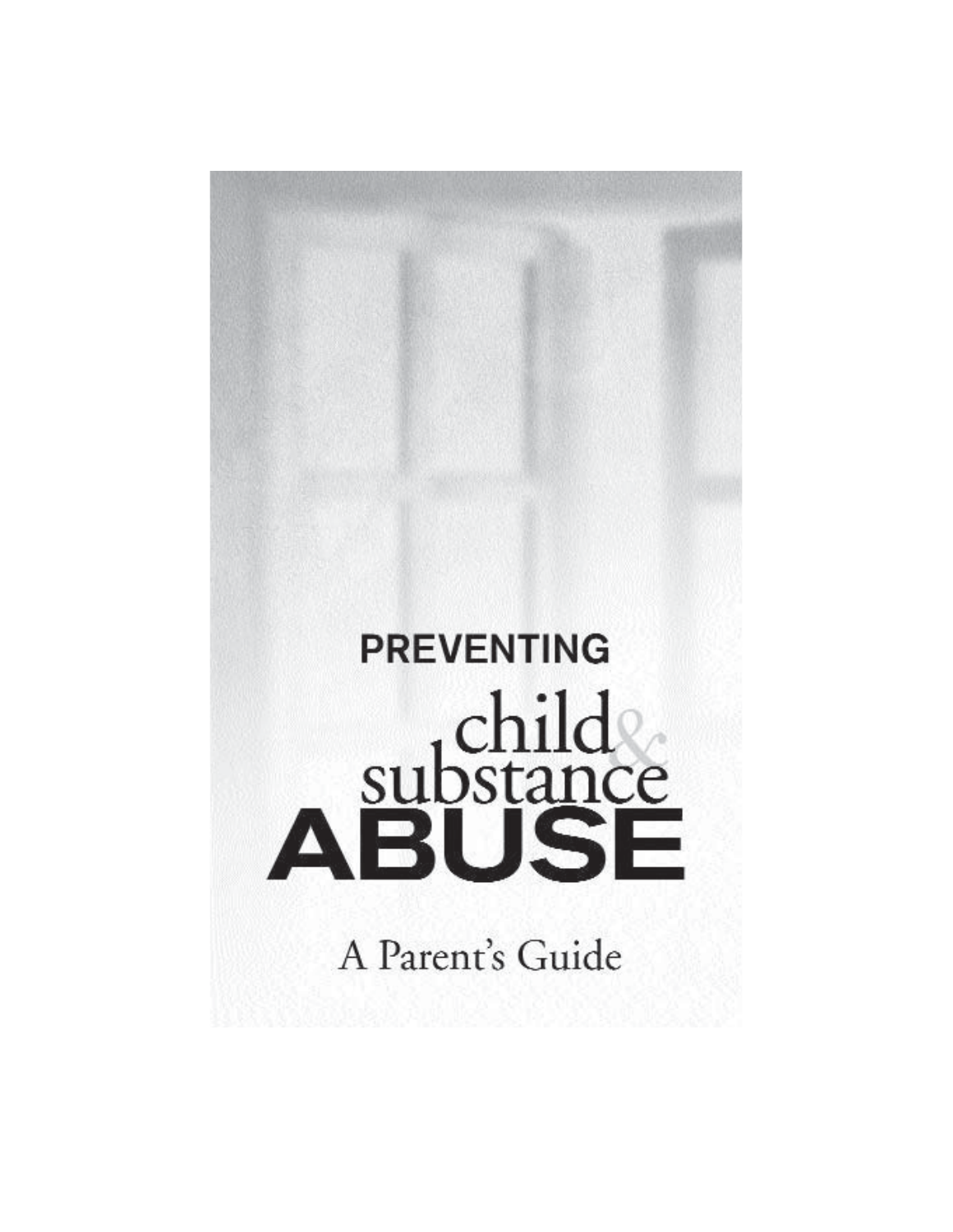# **DISCLAIMER**

None of the information provided in this manual is to be looked upon as legal advice, authority, or law. Contact the local authorities (Department of Social Services, Family Services, Department of Child Welfare, etc.) for state laws and statutes that govern what is required under the laws of your individual county and state. Please consult with local police and a local attorney to find out the requirements and the laws that govern your state. The writers of this manual are not engaged in rendering legal advice. If legal advice or other expert assistance is required, the services of a competent professional should be sought.

Adapted from material from National Institute on Drug Abuse, Prevent Child Abuse America, Children's Rights of America, American Academy of Child & Adolescent Psychiatry, U.S. Department of Health and Human Services Administration for Children and Families, National Coalition Against Pornography, Marvin J. Lemke, and Joan K. Leavitt, M.D. Compiled by the Royal Rangers ministry team: Richard Mariott, Mike Laliberty and Brian Hendrickson.

2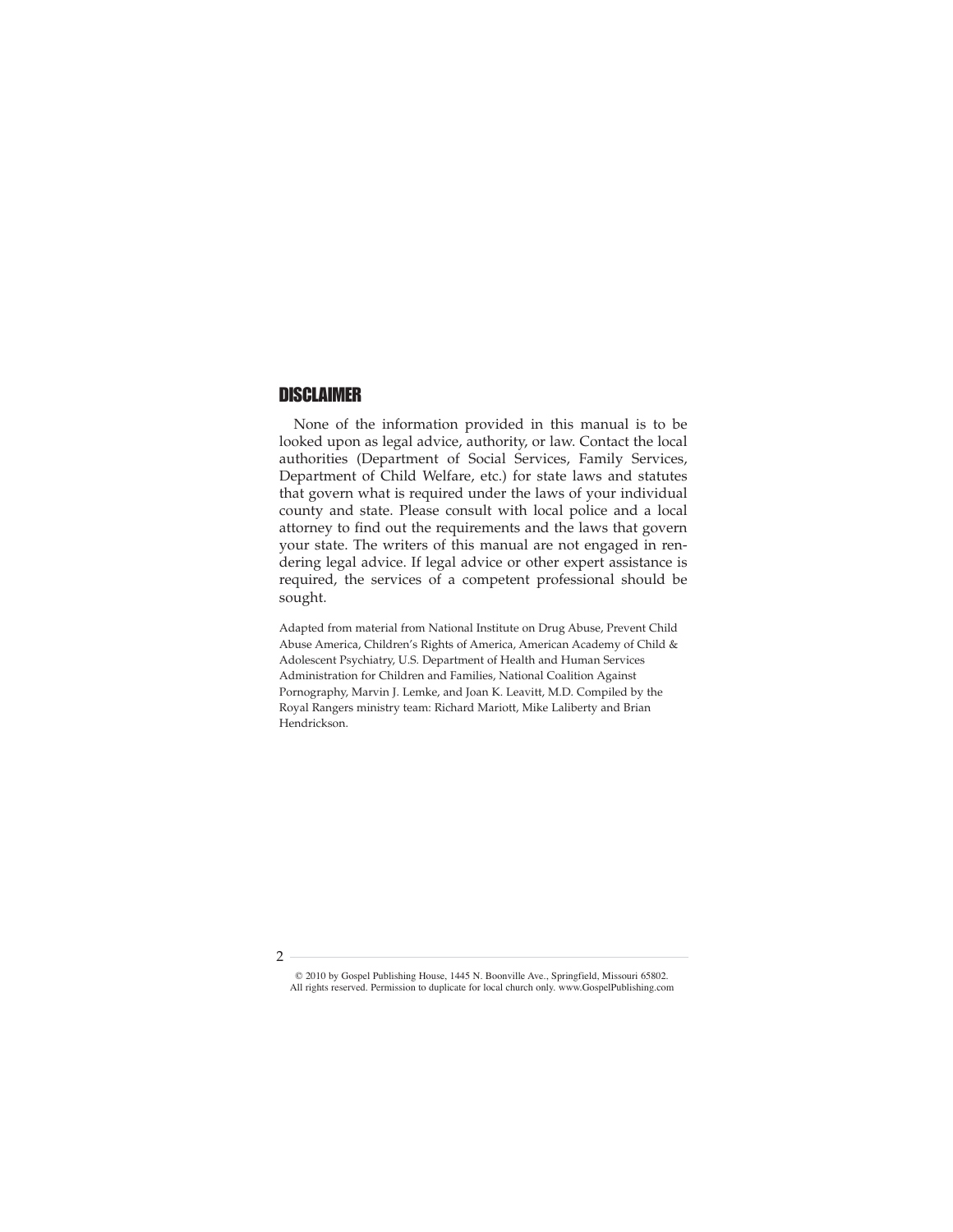# GUIDELINES FOR CHILD ABUSE PREVENTION

Child abuse is an ugly reality. A single incident of abuse—if only alleged—can devastate a child, a family, a church, and a ministry.

You might find it difficult or uncomfortable to discuss child abuse with your children. However, you have the responsibility to talk with them about this important issue.

# HOW TO USE THIS BOOKLET

This booklet was written to help protect your child. It describes what the church does to keep him safe. It also has information to help you train your child to avoid abuse and to report it if he encounters it. Here's how to use it:

- **1. Read section 1, which describes the safeguards that the church uses to protect the children in its care. (This is information for you, the parent.)**
- **2. Read and then discuss section 2 with your child. It describes the ways your child can protect himself.**
- **3. Read and let your child answer the questions in section 3.**

<sup>© 2010</sup> by Gospel Publishing House, 1445 N. Boonville Ave., Springfield, Missouri 65802. All rights reserved. Permission to duplicate for local church only. www.GospelPublishing.com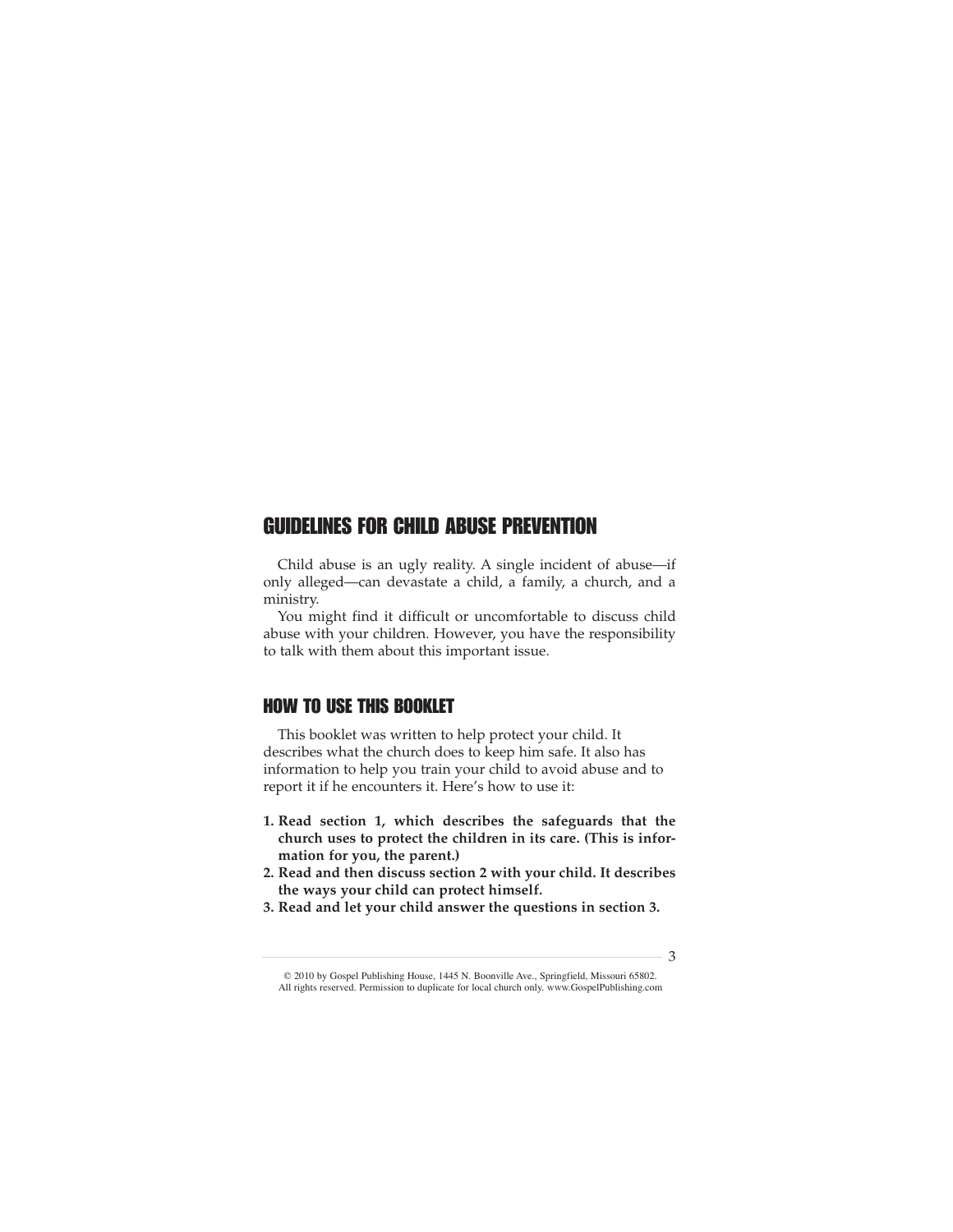# Section One

The church and its children's workers use the following guidelines to protect children.

# GENERAL PRINCIPLES

The following principles describe the standard for all leaders (teachers and workers). These guidelines will help ensure the safety of children in the local church. Every leader is to be a model of godliness.

# **FIRST PRINCIPLE: RESPONSIBILITY**

Each leader should demonstrate appropriate behavior during meetings and events. Others, especially young and impressionable children are observing his behavior. Likewise, he should show concern for the ethical behavior of leaders and children under his direction.

### **SECOND PRINCIPLE: ABILITY**

Each leader should strive to maintain the highest standards in his ministry. A leader's ability to train others will depend upon his desire to improve his own skills. A leader should seek the knowledge, expertise, and abilities of fellow leaders. A leader must keep up-to-date on information, training resources, and technical resources to assist with the training of other leaders.

## **THIRD PRINCIPLE: NURTURE**

Caring for, training, and developing children is a tremendous responsibility. A leader should always seek what is best for the children and provide as many opportunities as possible for them to grow and participate in new experiences. Many of these opportunities will come from the leader as he models Christian behavior.

<sup>4</sup>

<sup>© 2010</sup> by Gospel Publishing House, 1445 N. Boonville Ave., Springfield, Missouri 65802. All rights reserved. Permission to duplicate for local church only. www.GospelPublishing.com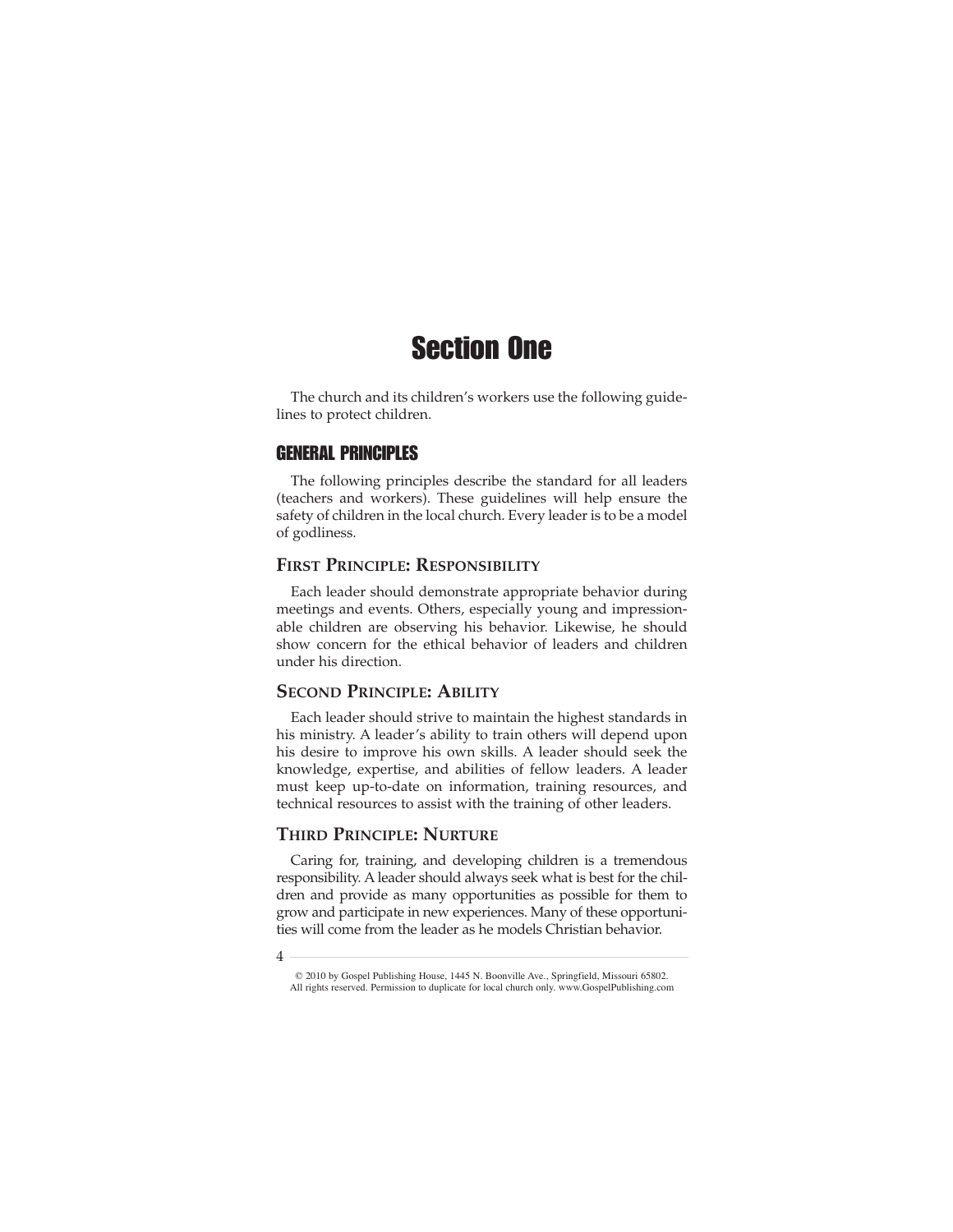#### **FOURTH AND FIFTH PRINCIPLES: GODLINESS AND EQUITY**

A leader must strive to be honest, fair, and Christlike in dealings with others. Rules and expectations must be consistent. If one day it is acceptable to yell out answers without raising hands and the next day it is not, the children will be confused and uncertain about appropriate conduct. A good leader must not have favorites, but demonstrate equal concern for all.

#### **SIXTH PRINCIPLE: RESPECT**

Each leader must respect the rights and differences of each person in the group. Children come from various ethnic, social, and religious backgrounds. The leader's Christian behavior and verbal communication of the gospel will be the means of touching their hearts. A leader will avoid inconsistencies, discriminatory practices, or prejudicial treatment.

# **SEVENTH PRINCIPLE: SOCIETY**

A leader is training young people to take leadership in society: the church, the community, and the nation. His influence will have long-term consequences. He should live according to the laws of the land (as long as they do not conflict with the laws of God) and seek to develop this same respect for law and concern for community in each child.

### STANDARDS FOR A LEADER

Every leader needs to exhibit conduct consistent with the seven principles stated above.

- Ethics. He (or she) should be a model in the community, maintaining a consistent witness.
- Competence. He should be properly trained through leadership courses and by observing experienced leaders.
- Expertise. He or she is to continue the development of leadership skills.
- Age appropriateness. He should use language and materials that can be understood by the age group.

<sup>5</sup>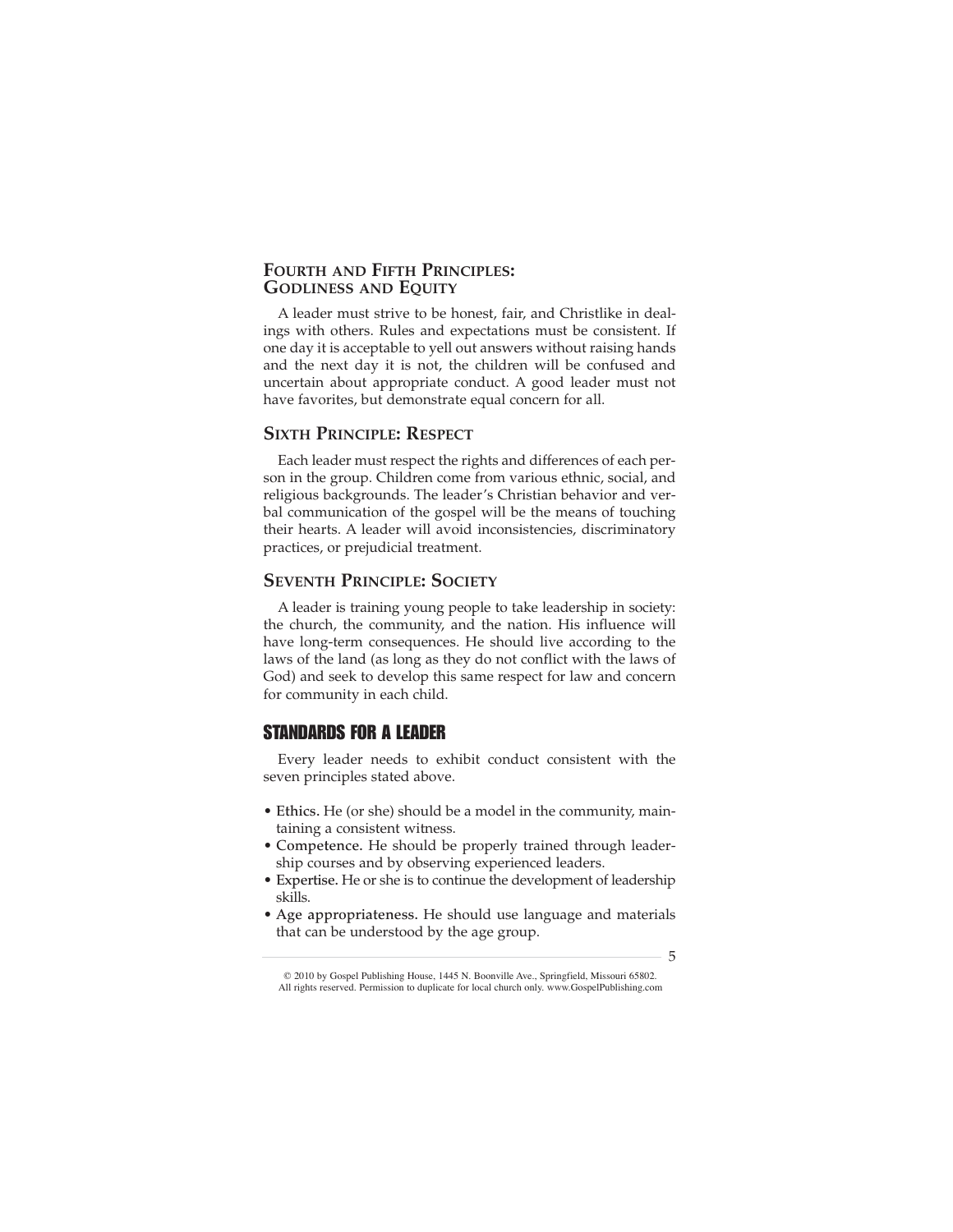- Discrimination. He will not discriminate, as prescribed by law and the church.
- Safety. He is responsible to take reasonable steps to keep the children out of harm's way.
- Misuse of position. He will not take advantage of fellow leaders, helpers, or children to obtain (or be perceived to obtain) personal, financial, social, organizational, or political gain.
- Multiple relationships. He will refrain from entering into or promising a relationship with a child or adult if it appears such a relationship might impair his objectivity or ability to perform required duties, or might harm or exploit the other party.
- Sexual integrity. He will not use the leadership position to exploit or harass others in any sexual manner. Such behavior can result in immediate dismissal or legal action. This church does not tolerate the use of pornography. He is to avoid any materials that might be considered pornographic.
- Supervision. He will delegate to children and other leaders or helpers only such responsibility or authority that they can reasonably perform based on their training, education, or background.
- Training. He will provide training so those under his supervision will be qualified to perform their duties and responsibilities.

# STANDARD PROCEDURES FOR PROTECTING CHILDREN

The following guidelines help prevent child abuse:

- 1. Screen leaders.
	- The church will interview all applicants who are interested in children or youth ministries.
	- Have every worker who participates in children and youth ministries (both volunteer and paid) fill out an application for such ministry.
- 2. Establish and implement procedures and policies on corporal punishment, discipline, and dismissal action. Such procedures and policies must be understood and followed.
- 6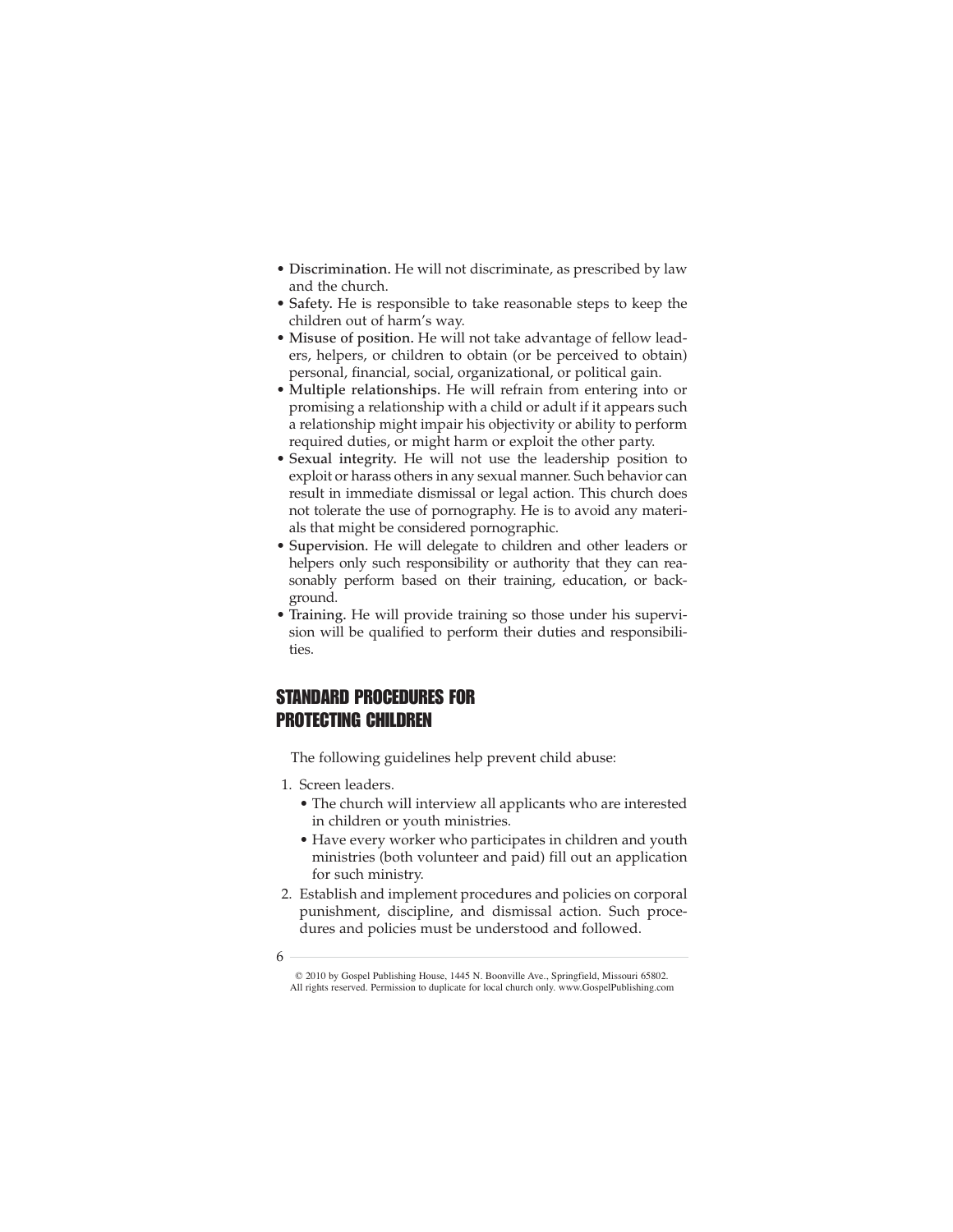- 3. Establish job descriptions for leaders.
- 4. Require two adult leaders to participate in all activities (e.g., camping, field trips). Additional leadership may be required with larger activities.
- 5. If a leader needs to counsel a child, this should be done in a private area but in view of another adult or other individuals. If a leader needs to take a child aside for individual help, another adult should accompany them. This is not to inhibit the leader's relationship with his students but to protect those relationships from being misunderstood.
- 6. Respect the dignity and sanctity of every child. Privacy in bathrooms and changing areas, for example, must be respected. The only time a leader should infringe on a child's privacy is if that child's health or safety is in jeopardy.
- 7. Uphold the same leadership standards in all groups. The conduct of leaders and junior leaders in every program or function should reflect the behavior outlined in this document.
- 8. Secret organizations or other private groups are prohibited.
- 9. Keep written records of unusual behaviors and occurrences.
- 10. If you suspect or are aware of child abuse, immediately report it to your pastor or church board. (See "When to Report" in section 2.) These church leaders should take appropriate action.

**Note: If your state considers you a mandatory reporter, informing the pastor or board does not relieve you of further reporting to authorities as required by law.**

# Child Abuse

# RECOGNIZING CHILD ABUSE

The term *abuse* can be broadly defined as "anything that brings harm upon the individual." Therefore, under the term *abuse* there are two ways in which children can be harmed. The first type of abuse is passive. The common description of passive abuse is the word *neglect*. Neglect is the failure of an adult to prevent harm. An example is parents failing to provide clean clothes for their child.

<sup>7</sup>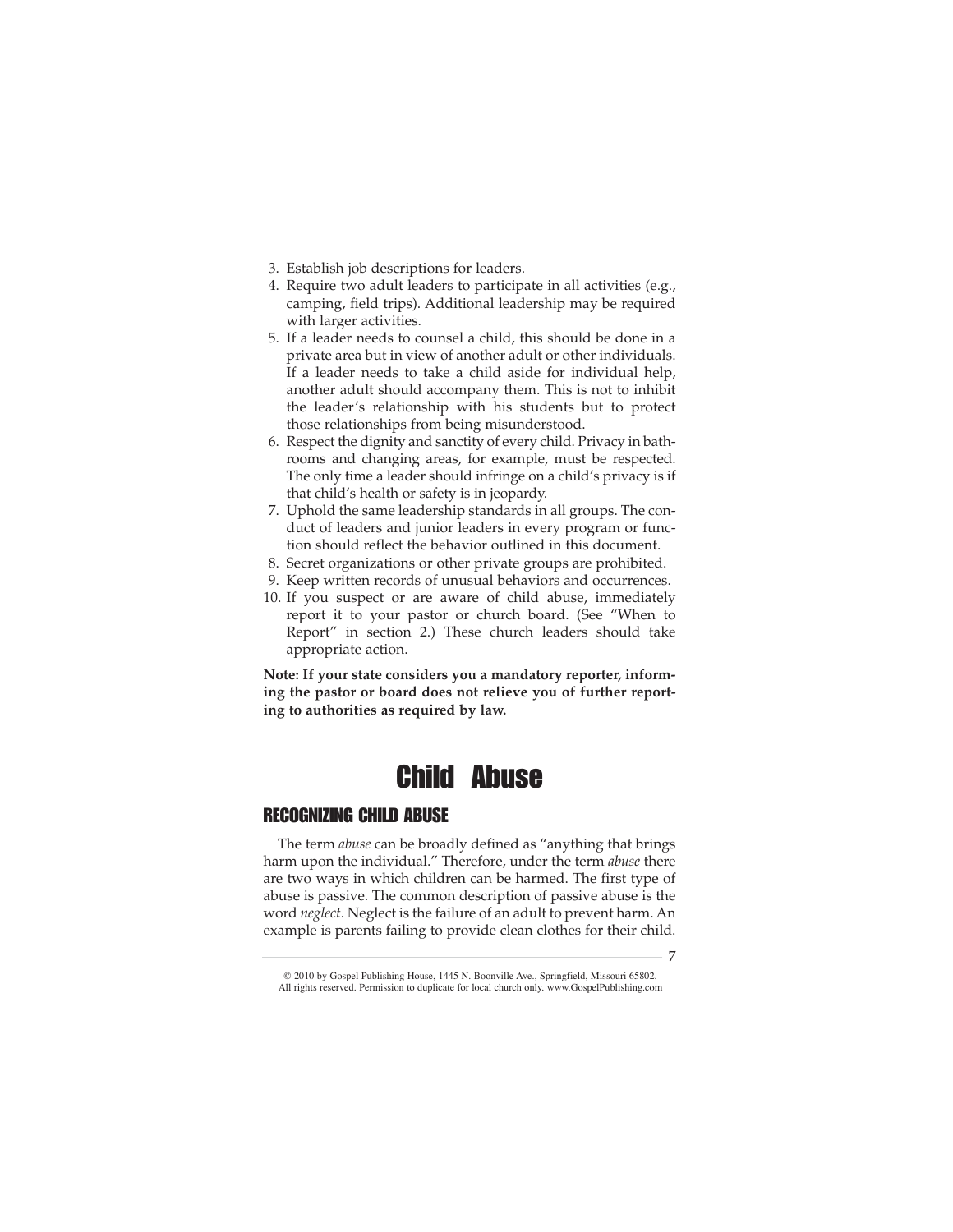The second type of abuse is active. The common description of active abuse is simply the word *abuse*. This is the active and intentional harm brought upon a child by an adult. An example is a bruise produced on the child by a blow dealt by an adult.

Children depend on adults for their protection. The problem of and the solution to child abuse lies within every community, and you do not have to be an expert to prevent this social blight. This section will list facts about child abuse, how to recognize abuse, and resources to help prevent child abuse. Check with your state health services department, child abuse services, or social services agencies for additional local information.

**Note: Leaders must keep the pastor informed of any suspicion of child abuse. Coordinate with him any efforts of reporting child abuse to local authorities. However, if your state considers you a mandatory reporter, informing the pastor or board does not relieve you of further reporting to authorities as required by law.**

#### **FACTS ABOUT CHILD ABUSE IN THE UNITED STATES**

- In 1998 about 3 million instances of child abuse were reported to child protective service agencies. About 1 million of these reports were substantiated. In 1999 the number dropped to 716,000 substantiated reports. The child population in 1999 was around 67 million. Therefore, 1 percent of children are abused each year.
- About one thousand children die each year due to physical abuse or neglect—that's almost three children a day. The average age of a child who dies from abuse is 2½ years old.
- An abused child who is returned to his parents without intervention has a 35 percent chance of being seriously reinjured almost 2 percent of such children are killed.
- About one child in five will be sexually abused by the age of eighteen.
- Over 90 percent of sex offenders are known by the victim.
- More than one-third of child sexual abuse involves children five years old or younger.
- Fifty-one percent of all reported cases in 1998 involved neglect; 25 percent involved physical abuse; 10 percent involved sexual abuse; 3 percent involved emotional abuse; 11 percent were other forms of maltreatment.

<sup>8</sup>

<sup>© 2010</sup> by Gospel Publishing House, 1445 N. Boonville Ave., Springfield, Missouri 65802. All rights reserved. Permission to duplicate for local church only. www.GospelPublishing.com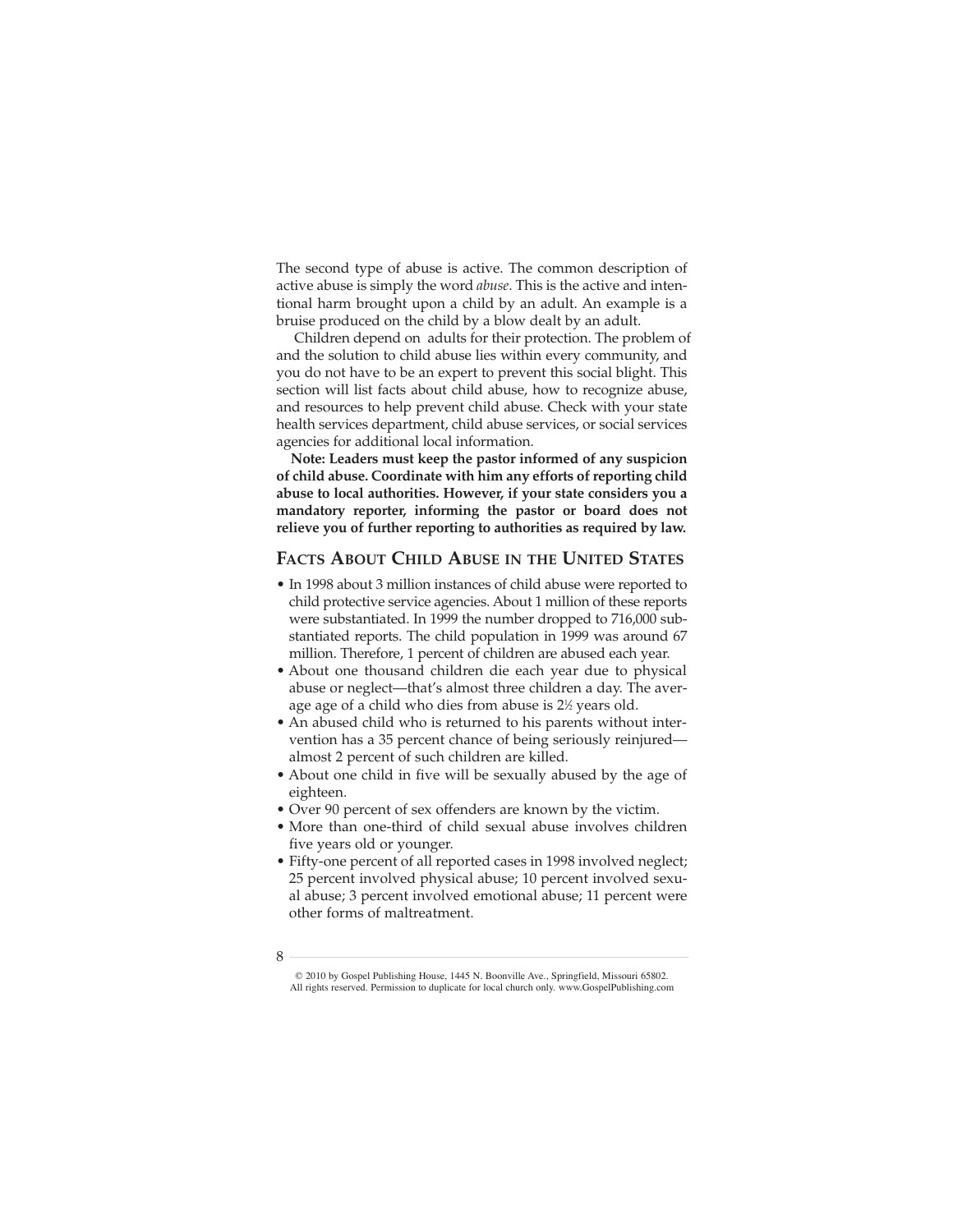- Of the nearly 3 million reports, only 1,158 were intentionally false reports, a rate of only .04 percent.
- Of the more than seven hundred thousand known victims in 1999, 52 percent were female and 48 percent were male.
- Over 70 percent of all abusers are under the age of forty.

# **EMOTIONAL ABUSE**

Emotional abuse is chronic negative behavior toward a child, such as belittling, humiliating, and ridiculing. Emotional neglect is the consistent failure of an adult to provide a child with appropriate support, attention, and affection. Both types of maltreatment impair the psychological growth and development of a child.

# *Scope of the Problem*

The frequency of emotional abuse approaches that of physical abuse: about 1 million victims a year. Emotional abuse typically occurs with physical abuse; however, it may occur as the only form of maltreatment or in conjunction with other forms of abuse.

Examples of emotional abuse are when an adult chronically

- Criticizes the child for behavior that is developmentally normal
- Belittles and shames the child
- Blames the child for things over which the child has little or no control
- Uses the child as a scapegoat
- Takes little or no interest in the child or the child's activities
- Treats the child differently from other children in the household or group
- Withholds love and affection
- Restricts the child's peer relationships
- Engages in bizarre acts of torture or torment, such as locking the child in a closet
- Imposes extreme forms of punishment

### *Behavioral Indicators*

Signs of emotional abuse may be less obvious than signs of other maltreatment. Suspect emotional abuse when a child exhibits

 $\Omega$ 

<sup>© 2010</sup> by Gospel Publishing House, 1445 N. Boonville Ave., Springfield, Missouri 65802. All rights reserved. Permission to duplicate for local church only. www.GospelPublishing.com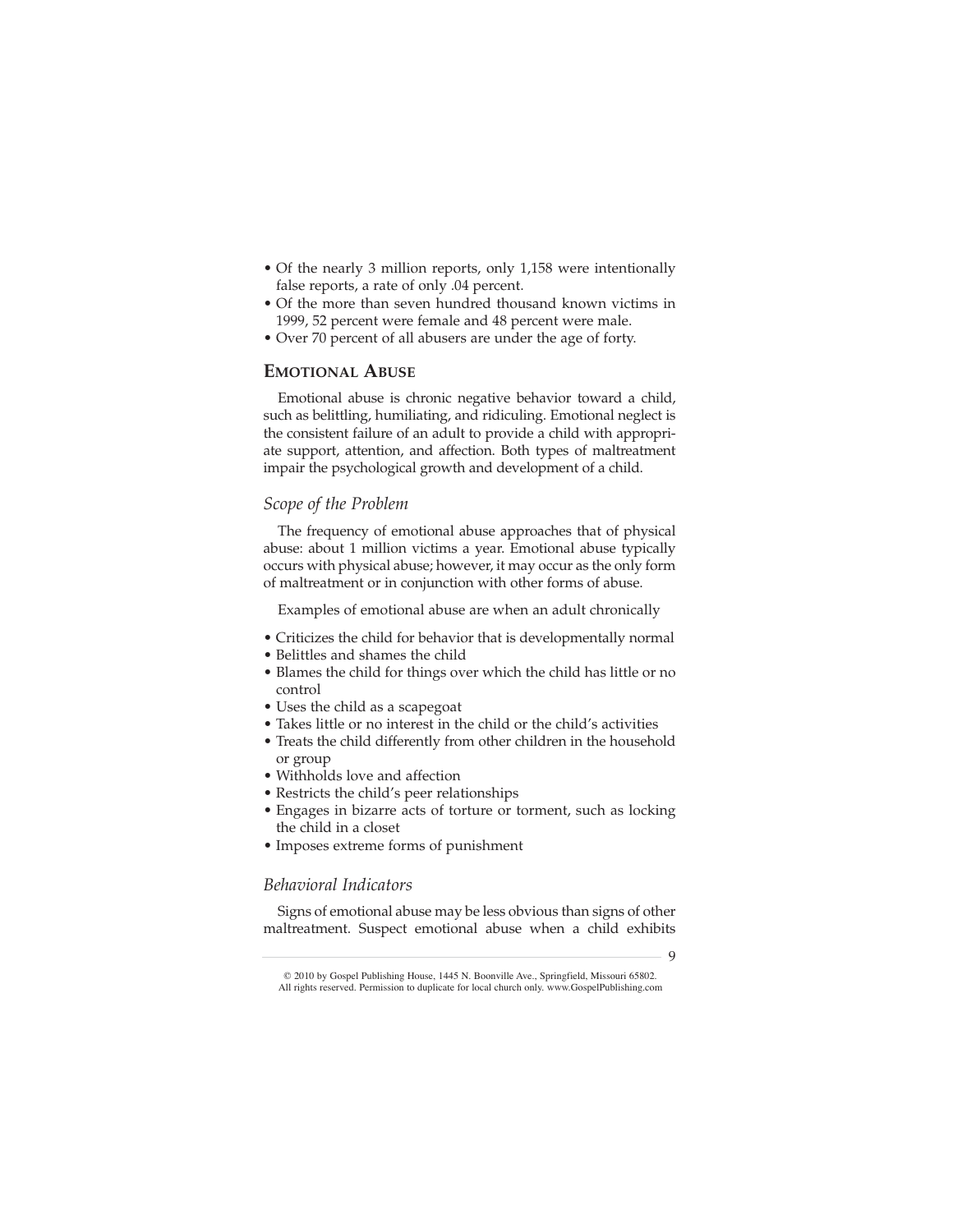impaired development, destructive behavior, or chronic physical complaints that cannot be explained medically or circumstantially. A child who persistently shows several of the following behavioral characteristics may be experiencing emotional abuse:

- Habit disorders, such as biting, rocking, head banging, and thumb sucking in an older child
- Poor peer relationships
- Behavioral extremes—overly compliant, demanding, withdrawn, overly aggressive
- Self-destructive behavior, obliviousness to hazards and risks
- Irrational and persistent fears, dreads, or hatreds
- Physical, mental, and emotional developmental lags
- Talk of punishment that seems excessive
- Overreaction to mistakes
- Sudden speech disorders
- Self-mutilation
- Fear of parents being contacted
- Signs of drug and alcohol abuse
- Tendency to run away
- Compulsive stealing or scavenging

#### **NEGLECT**

Neglect is the chronic failure of a parent or caretaker to provide a child under eighteen with basic needs, such as food, clothing, shelter, medical care, educational opportunity, protection, supervision.

In the United States it is estimated that the occurrence of child neglect may be five times that of physical abuse.

#### *Characteristics of Neglect*

A child who persistently shows several of the following characteristics may be experiencing neglect:

- Is significantly below normal in height and weight for the age level
- Wears inappropriate clothing for the weather, has poor hygiene (including lice, body odor, scaly skin)
- Shows signs of abandonment or inadequate supervision
- 10

<sup>© 2010</sup> by Gospel Publishing House, 1445 N. Boonville Ave., Springfield, Missouri 65802. All rights reserved. Permission to duplicate for local church only. www.GospelPublishing.com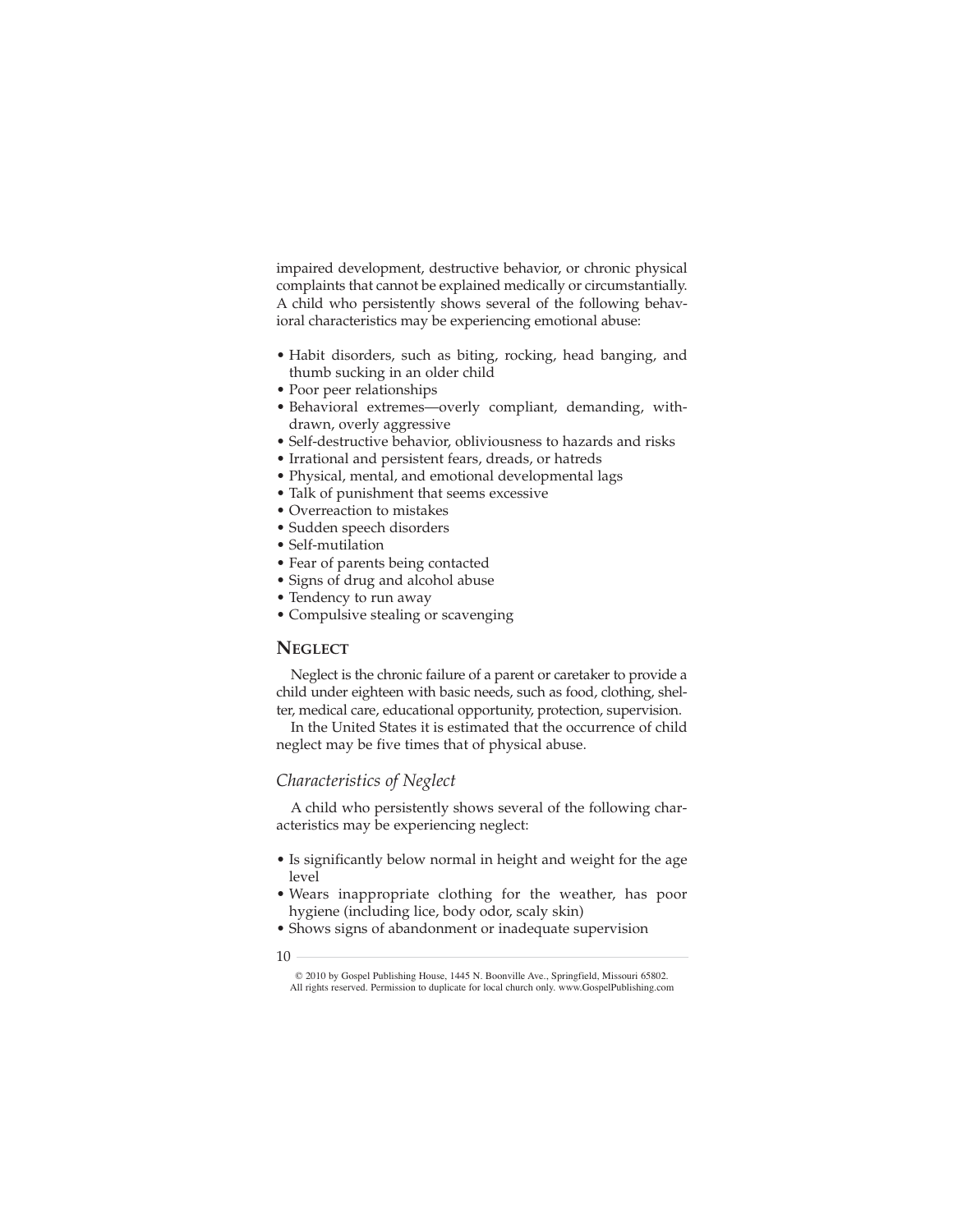- Has an untreated illness or injury
- Lacks a safe, warm, sanitary shelter
- Lacks necessary medical and dental care
- Is constantly hungry
- Is constantly tired
- Is frequently late
- Has destructive tendencies
- Has a low self-esteem
- Has no social relationships
- Has a tendency to run away
- Is often irritable
- Is listless
- Has lost skin resilience

# *Myths and Facts about Child Neglect*

| <b>Myths</b>                                                                                           | <b>Facts</b>                                                                                                                                                           |
|--------------------------------------------------------------------------------------------------------|------------------------------------------------------------------------------------------------------------------------------------------------------------------------|
| • Most poor families neglect their<br>children.                                                        | • Poverty is not neglect. Families<br>with limited income can provide<br>basic care for their children<br>through various means, such as<br>free clinics and services. |
| • Children will outgrow<br>the<br>effects of neglect.                                                  | $\bullet$ Well-documented<br>cognitive<br>and neurological deficits in<br>children result from neglect.                                                                |
| • Neglect is not as serious a prob-<br>lem as abuse.                                                   | · Both physical abuse and neglect<br>pose serious problems for chil-<br>dren.                                                                                          |
| • If a family is reported for ne-<br>glect, the children are automati-<br>cally removed from the home. | • Children are removed only if<br>the conditions threaten their<br>lives, safety, or health.                                                                           |

# **PHYSICAL ABUSE**

Physical abuse is any nonaccidental injury to a child under the age of eighteen caused by a parent or caretaker. Nonaccidental injuries may include beating, shaking, burning, biting, strangling, or scalding with hot water—any of which produces bruises,

<sup>11</sup>

<sup>© 2010</sup> by Gospel Publishing House, 1445 N. Boonville Ave., Springfield, Missouri 65802. All rights reserved. Permission to duplicate for local church only. www.GospelPublishing.com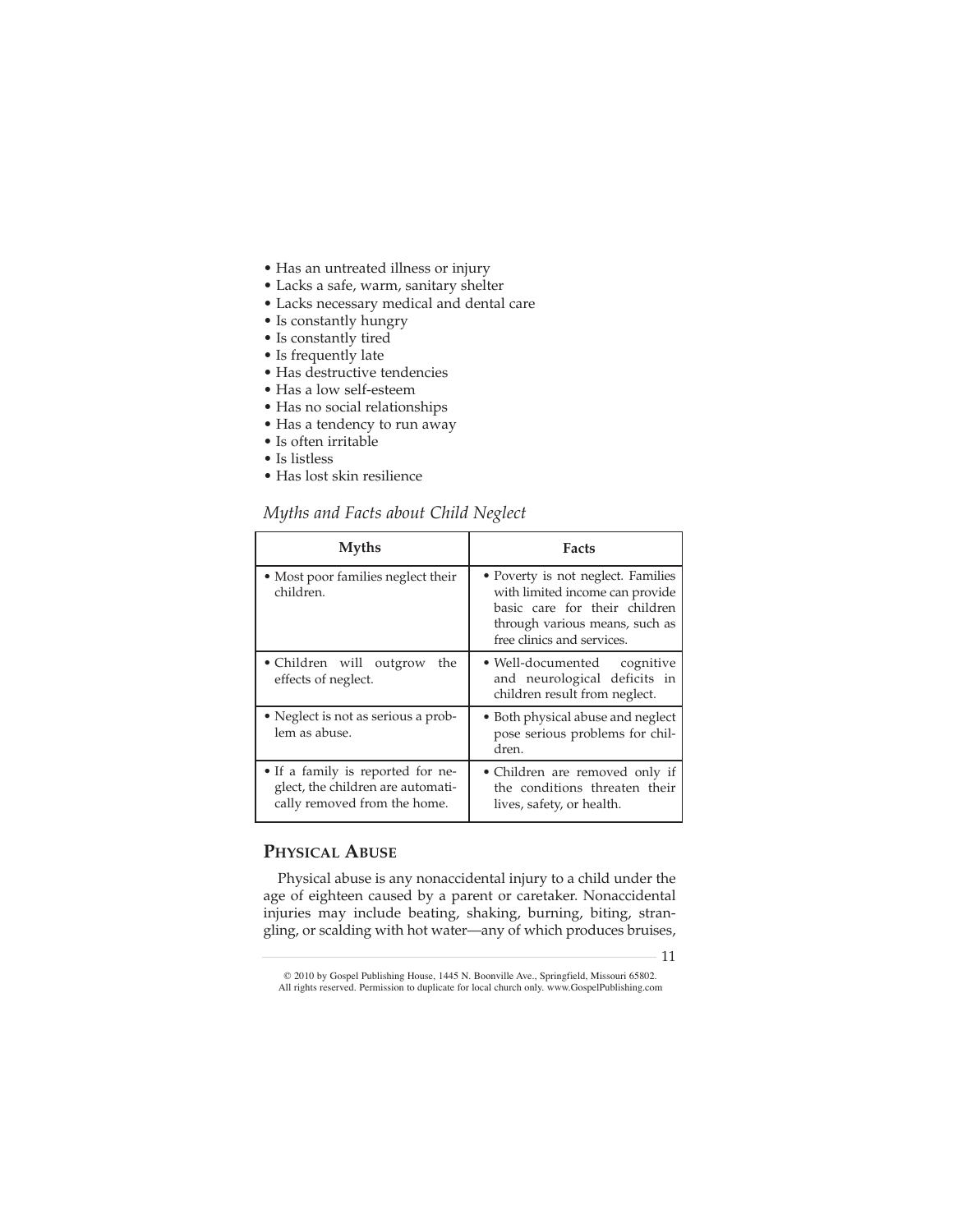welts, broken bones, scars, or internal injuries. Child abuse is rarely a single physical attack, but rather behavior repeated over time. It occurs when a parent or another person willfully or maliciously injures or causes a child to be injured, tortured, or maimed, or when unreasonable force is used upon a child. Abuse may also result from overdiscipline or overly severe punishment.

The National Center on Child Abuse and Neglect estimates that as many as 100,000 to 200,000 children are physically abused each year.

#### *Recognizing Physical Abuse*

The following physical indicators will help you to recognize physical abuse:

- Unexplained bruises and welts are the most frequent evidence. Often they are on the face, torso, buttocks, back, or thighs. Many times the contusions will reflect the shape of the object used (e.g., an electrical cord, a belt buckle) and may be in various stages of healing.
- Unexplained fractures or dislocations often involve the facial structure, the skull, and the bones around joints, and may include multiple or spiral fractures.
- Unexplained burns—often on the palms, soles, buttocks, or back—may reflect a pattern indicative of cigarette, cigar, electrical appliance, hot water, rope, or carpet burns.
- Other unexplained injuries, such as lacerations, abrasions, human bite marks, pinch marks, or hair loss (bald patches) may be found.

#### *Behavioral Indicators*

A physically abused child may exhibit several of the following types of behavior:

- Requests punishment or feels deserving of it
- Is afraid to go home and requests to stay with the leader
- Is overly shy, tends to avoid physical contact with adults, especially parents
- 12

<sup>© 2010</sup> by Gospel Publishing House, 1445 N. Boonville Ave., Springfield, Missouri 65802. All rights reserved. Permission to duplicate for local church only. www.GospelPublishing.com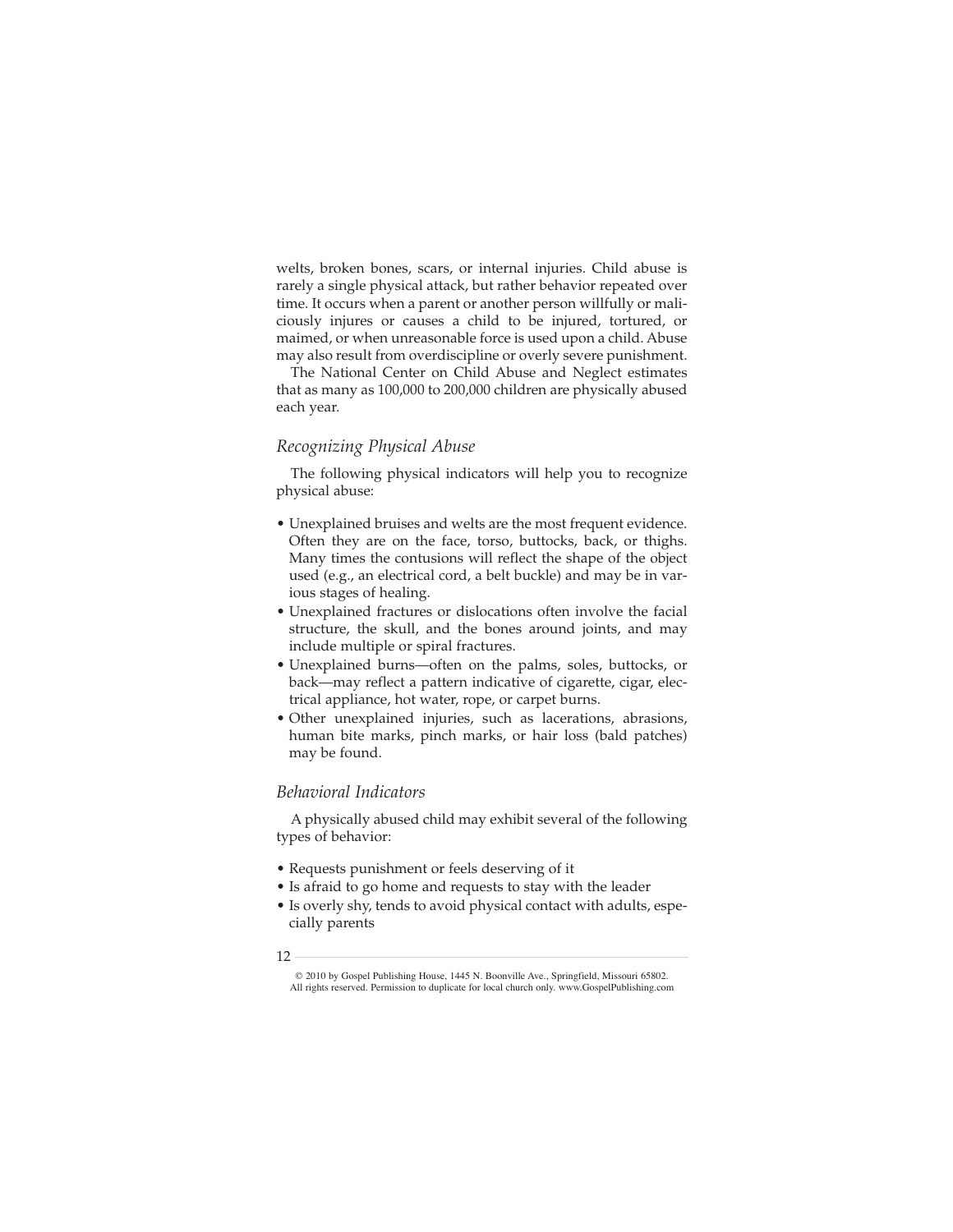- Displays behavioral extremes (withdrawal or aggressiveness)
- Suggests that other children should be punished harshly
- Cries excessively and/or sits and stares
- Reports injury by parents
- Gives unbelievable explanations for injuries
- Will often cling to the abuser after an incident of abuse as a means to placate the abuser
- Acts out sexually
- Makes physical gestures of suicide (e.g., makes a gun with the hand and points to the head)
- Appears passive or withdrawn
- Has school problems
- Shows signs of drug and alcohol abuse

# *Myths and Facts about Physical Abuse*

| Myths                                                                                  | <b>Facts</b>                                                                                       |
|----------------------------------------------------------------------------------------|----------------------------------------------------------------------------------------------------|
| • The majority of parents who<br>abuse children are mentally ill.                      | • Less than 10 percent of abusive<br>parents have a mental disorder.                               |
| • Physical abuse occurs only in<br>lower socioeconomic families.                       | • Reports of physical abuse have<br>been confirmed in all socioeco-<br>nomic levels.               |
| · Young children have frequent<br>accidents that break bones.                          | • Many broken bones in children<br>under the age of two are the<br>result of intentional injury.   |
| • A physician's opinion is needed<br>before a report of physical<br>abuse can be made. | • Proof of injury is not necessary<br>to make a report.                                            |
| • Only children under age six-<br>teen can be reported as physi-<br>cally abused.      | • Physical abuse of any child<br>under age eighteen should be<br>reported.                         |
| • Children who are being abused<br>by their parents will ask for help.                 | • Children are usually afraid to<br>talk about their injuries or are<br>too young to ask for help. |

<sup>13</sup>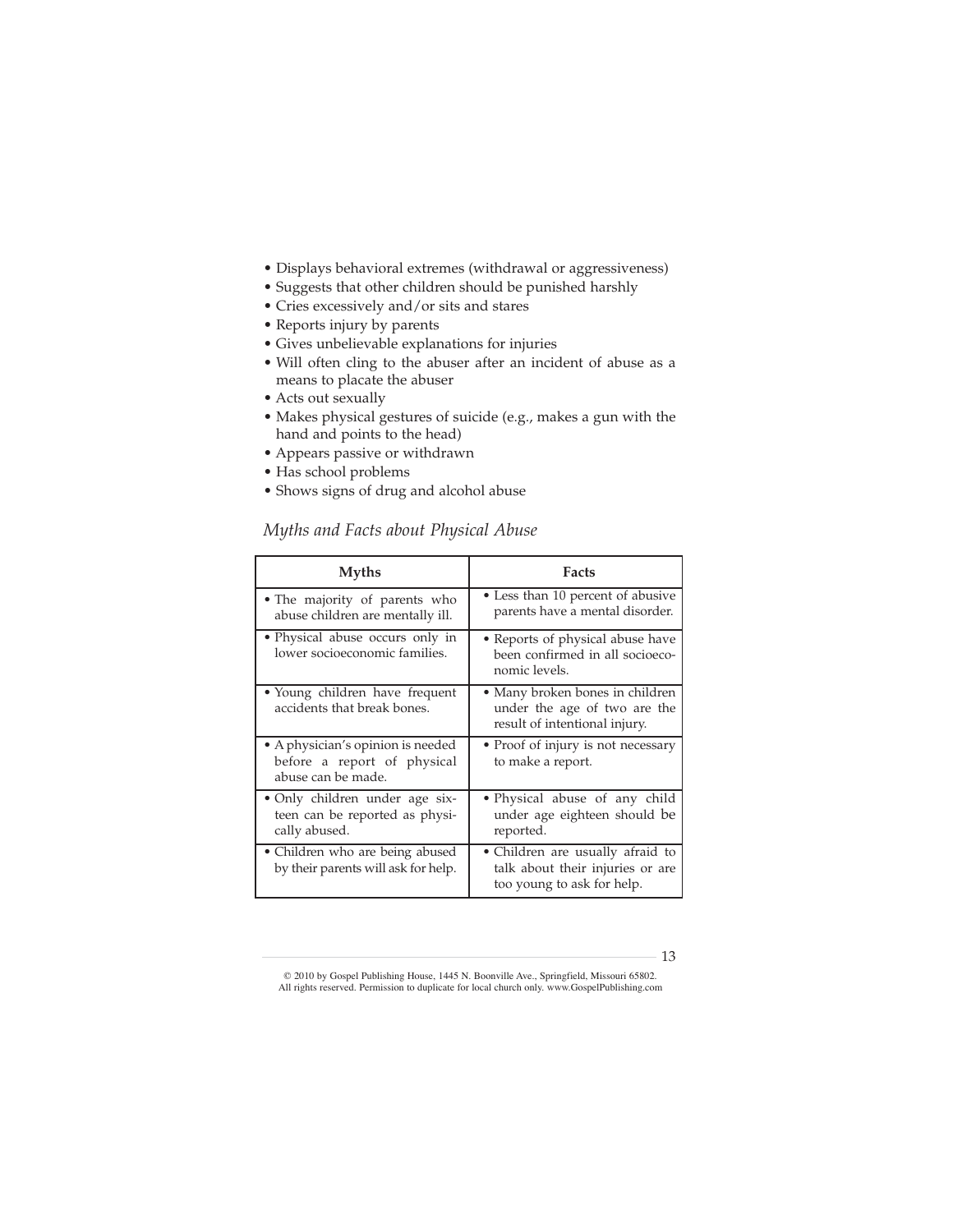## **SEXUAL ABUSE**

Child sexual abuse is a person's exploitation of a child or adolescent for sexual gratification. This includes behaviors such as intercourse, sodomy, oral-genital stimulation, verbal stimulation, exhibitionism, voyeurism, fondling, and involving a child in prostitution or the production of pornography.

Incest is sexual abuse that occurs within a family. The abuser may be a parent, stepparent, grandparent, sibling, or cousin.

#### *Scope of the Problem*

About eighty thousand cases of child sexual abuse are confirmed annually in the United States. It is generally accepted that these figures are significantly less than the actual occurrence of abuse. Current research indicates that 25 to 33 percent of girls and 10 to 17 percent of boys will be sexually abused by age eighteen.

Child sexual abuse may be a onetime occurrence; more typically it is an abusive relationship of one to four years.

#### *Recognizing Sexual Abuse*

Unfortunately, many children do not report their abuse, and rely on adults to be aware of specific behavioral and physical indicators. A child who persistently shows several of the following characteristics may be experiencing sexual abuse:

- Has sexual knowledge or behavior beyond the child's developmental level, or avoids anything of a sexual nature
- Manifests depression, or makes suicidal gestures
- Is a chronic runaway
- Frequently complains of symptoms—such as headaches, backaches, and stomachaches—caused by mental or emotional disturbance
- Shows signs of drug or alcohol abuse
- Avoids undressing, or wears extra layers of clothing
- Suddenly avoids certain familiar adults or places
- School performance declines
- 14

<sup>© 2010</sup> by Gospel Publishing House, 1445 N. Boonville Ave., Springfield, Missouri 65802. All rights reserved. Permission to duplicate for local church only. www.GospelPublishing.com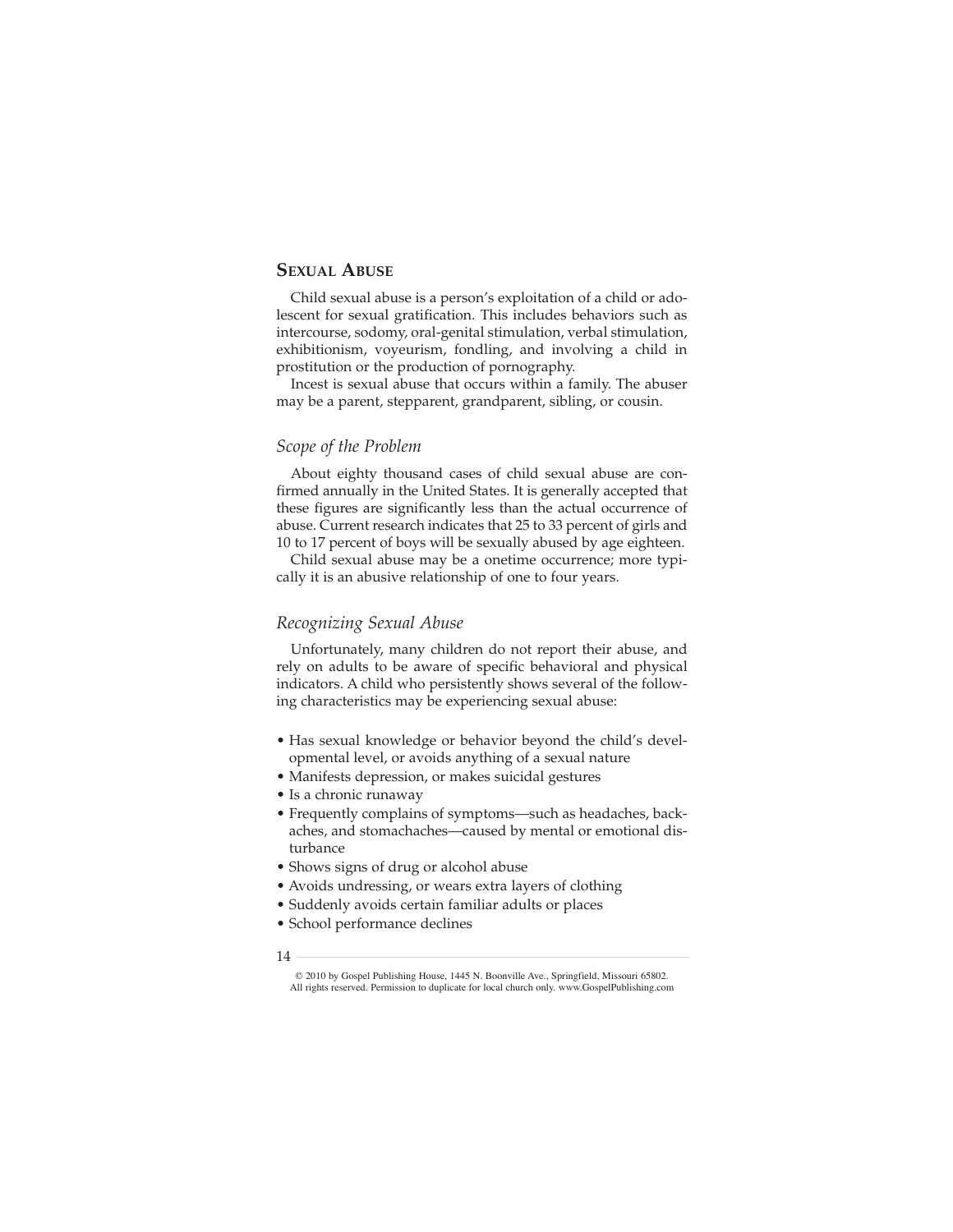- Has sleep problems or nightmares
- Is seductive
- Makes statements that the body is dirty, or complains of something wrong with the genital area

Note: The most reliable indicator of child sexual abuse is the child's verbal disclosure.

| <b>Myths</b>                                                                                                       | <b>Facts</b>                                                                                                                                                            |
|--------------------------------------------------------------------------------------------------------------------|-------------------------------------------------------------------------------------------------------------------------------------------------------------------------|
| • Sex offenders can be easily<br>identified because they are<br>strangers who offer rides or<br>candy to children. | • Over 90 percent of sex offend-<br>ers are known by the abused<br>children:<br>family members,<br>friends, neighbors, baby-sitters.                                    |
| • Most sexual abuse victims are<br>teenagers who can protect<br>themselves from exploitation.                      | • Children of all ages are sexually<br>abused. More than one-third of<br>the victims are five years old or<br>younger.                                                  |
| • Children often lie about being<br>sexually abused.                                                               | • Children typically do not have<br>the experience or vocabulary to<br>accurately describe adult sexual<br>activity, nor do they lie to get<br>themselves into trouble. |
| • Incest offenders molest children<br>in their own families only.                                                  | • Research indicates that up to 50<br>percent of incest offenders also<br>molest children outside their<br>families.                                                    |
| • Lack of physical violence in<br>child sexual abuse means the<br>children are willing partici-<br>pants.          | • Verbal threats and coercion are<br>frequently used to force chil-<br>dren to participate. Children<br>are unable to give informed<br>consent to sexual activity.      |
| • Sex offenders are severely men-<br>tally disturbed, mentally re-<br>tarded, or homosexuals.                      | • Many sex offenders appear to<br>be responsible and respectable<br>citizens. They may be married<br>and appear to function well in<br>many areas of life.              |

*Myths and Facts about Sexual Abuse*

15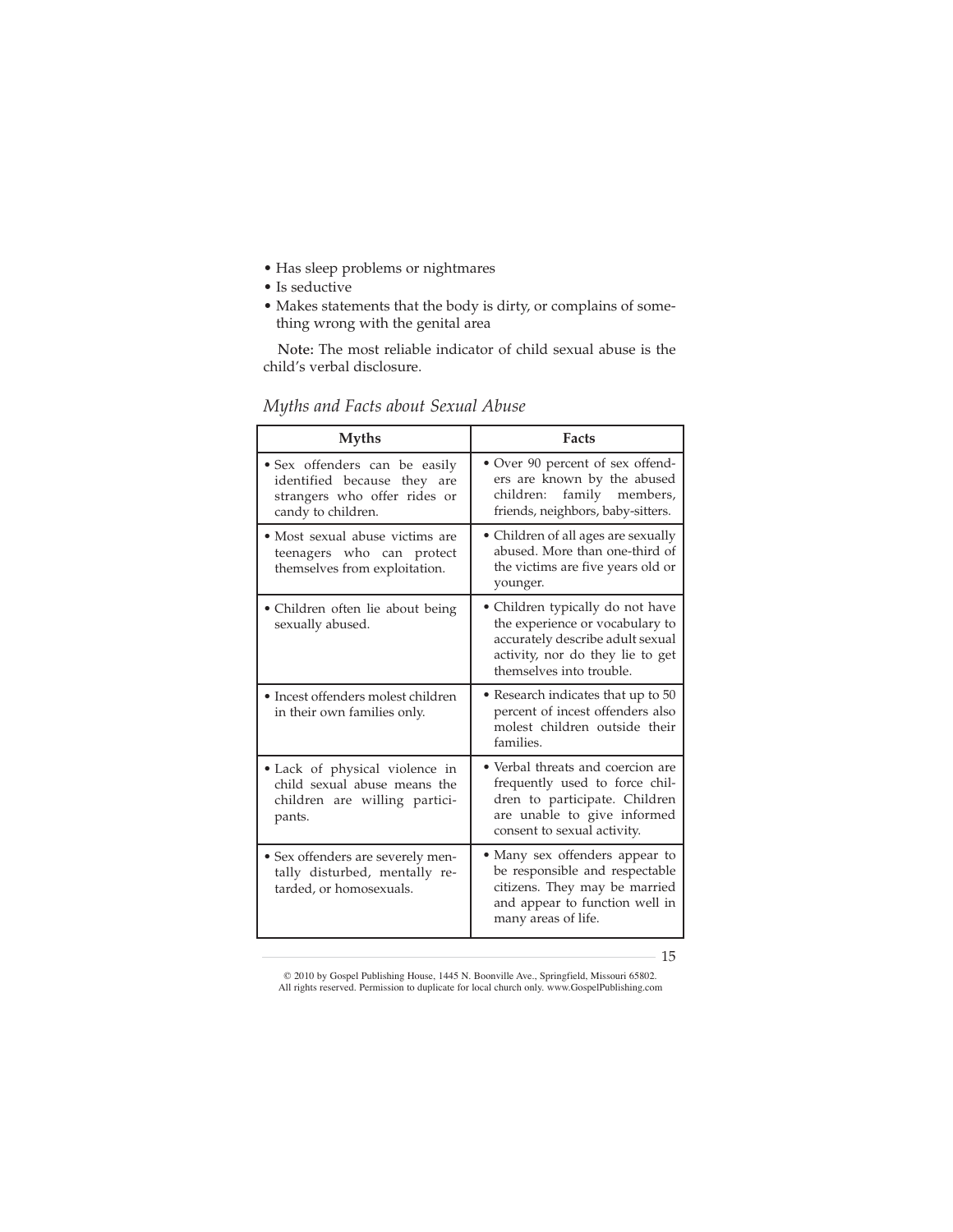#### **RESOURCES FOR REDUCING THE RISK**

Churches have many resources available to them to help them protect your child. One of the best is the resource kit entitled *Reducing the Risk of Child Abuse in Your Church*. If the church from which your child received this booklet is not using a resource like this, they can order it from Amazon.com or Reducingtherisk.com.

# Substance Abuse

## THE ROLE OF PREVENTION

Educating young people about the hazards of alcohol and other drug use and arming them with skills that discourage drug use are important components of the nation's war against drugs. To combat drug use, the entire community must be involved parents, schools, law enforcement personnel, churches, community organizations, and, of course, young people. Each group must unite behind the consistent message that illegal drug use is harmful and wrong.

Although the use of some drugs by school-age children has declined recently, drug use continues at unacceptably high levels among junior high and high school students. In some communities, crack cocaine has drawn children into the world of drug dealing and drug use. The nation faces an unprecedented assault by new drugs as well as new versions of old drugs that are significantly more powerful than those available ten to fifteen years ago. These drugs are affecting all segments of society.

#### **THOSE AT GREATEST RISK OF ABUSE**

In the past boys were more likely than girls to abuse drugs or alcohol, but now boys and girls are equally at risk. The young, especially teenagers, who are at greatest risk of abusing drugs or alcohol include those

- With a family history of drug or alcohol abuse
- Who are depressed
- Who have low self-esteem
- Who feel left out or don't fit in

<sup>© 2010</sup> by Gospel Publishing House, 1445 N. Boonville Ave., Springfield, Missouri 65802. All rights reserved. Permission to duplicate for local church only. www.GospelPublishing.com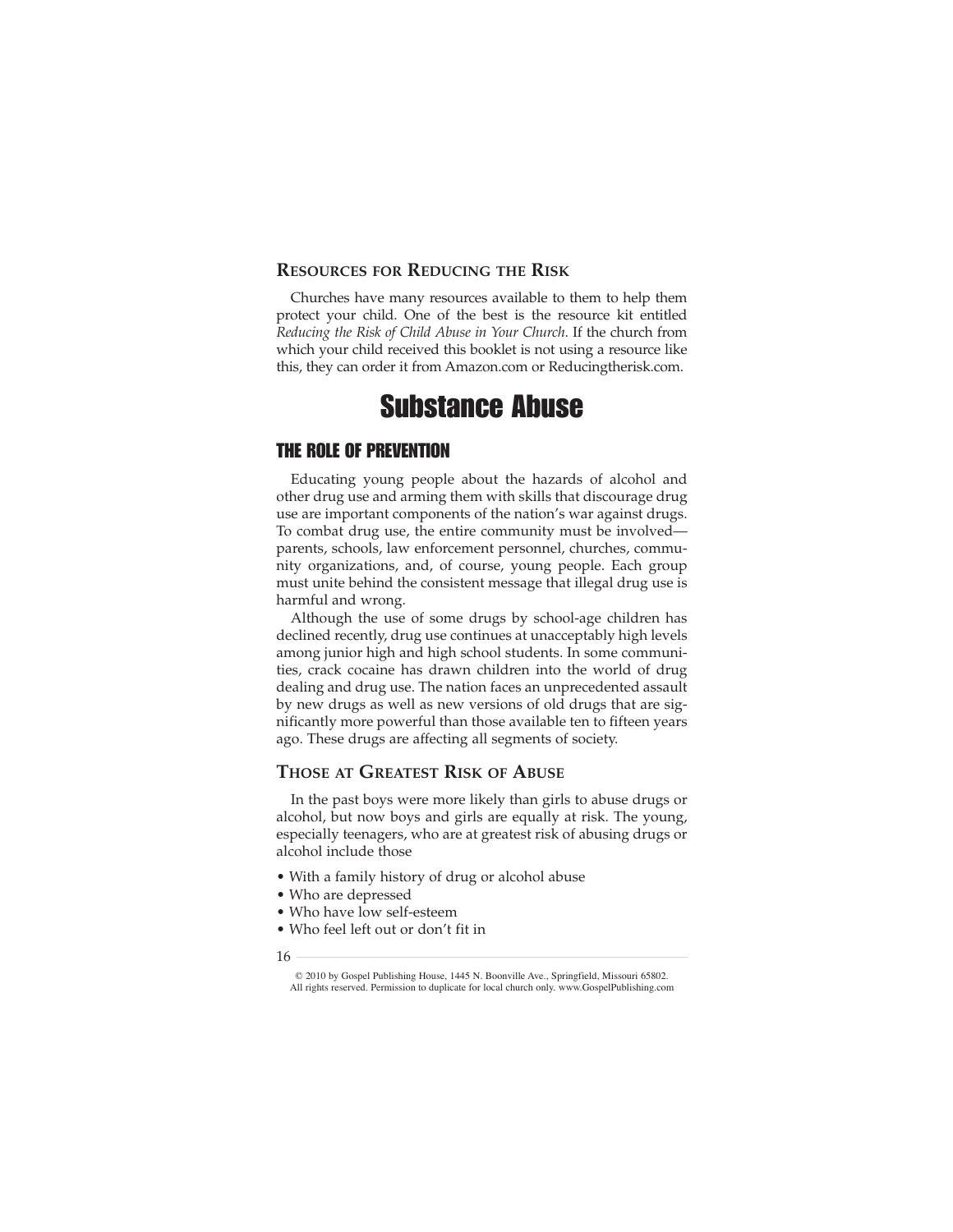#### **FACTS ABOUT ALCOHOL AND OTHER DRUGS**

Young people in grades seven through twelve face a much greater exposure to drugs than they did in earlier grades. Between the ages of thirteen and eighteen, young people are exposed to alcohol, tobacco, and drugs at school, during social activities, at part-time jobs, and through some friendships with adults. Although a young person may have made a conscious decision never to use drugs, he is still vulnerable, and the opportunities are always present.

Often young people do not feel comfortable talking with their parents about drugs, but they will confide in other trusted adults whom they perceive as nonjudgmental. Because adolescents get most of their information from peers, however, their information may be inaccurate. Children's leaders, Sunday School teachers, and other church leaders can be valuable sources of information and models of positive, healthy, responsible behavior.

In addition to needing more accurate information about drugs, young people need to make connections between drug use and its consequences for individuals and society. They need to see that drug use does not fit in with establishing and attaining productive goals in life.

# DRUG USE INFORMATION

The 2000 survey conducted by the National Institute on Drug Abuse indicates that drug use has remained stable or declined in some cases. A survey was taken of eighth, tenth, and twelfth graders to determine use, availability, and perceived risk of use. The results are below.

## **TOBACCO**

- Cigarette use among teens has dropped significantly in the past decade.
- Only 14.6 percent of eighth graders had smoked in the past month compared to a high of 21 percent in 1996.
- Of twelfth graders, 31.4 percent smoked compared to 36.5 percent in 1997.

<sup>17</sup>

<sup>© 2010</sup> by Gospel Publishing House, 1445 N. Boonville Ave., Springfield, Missouri 65802. All rights reserved. Permission to duplicate for local church only. www.GospelPublishing.com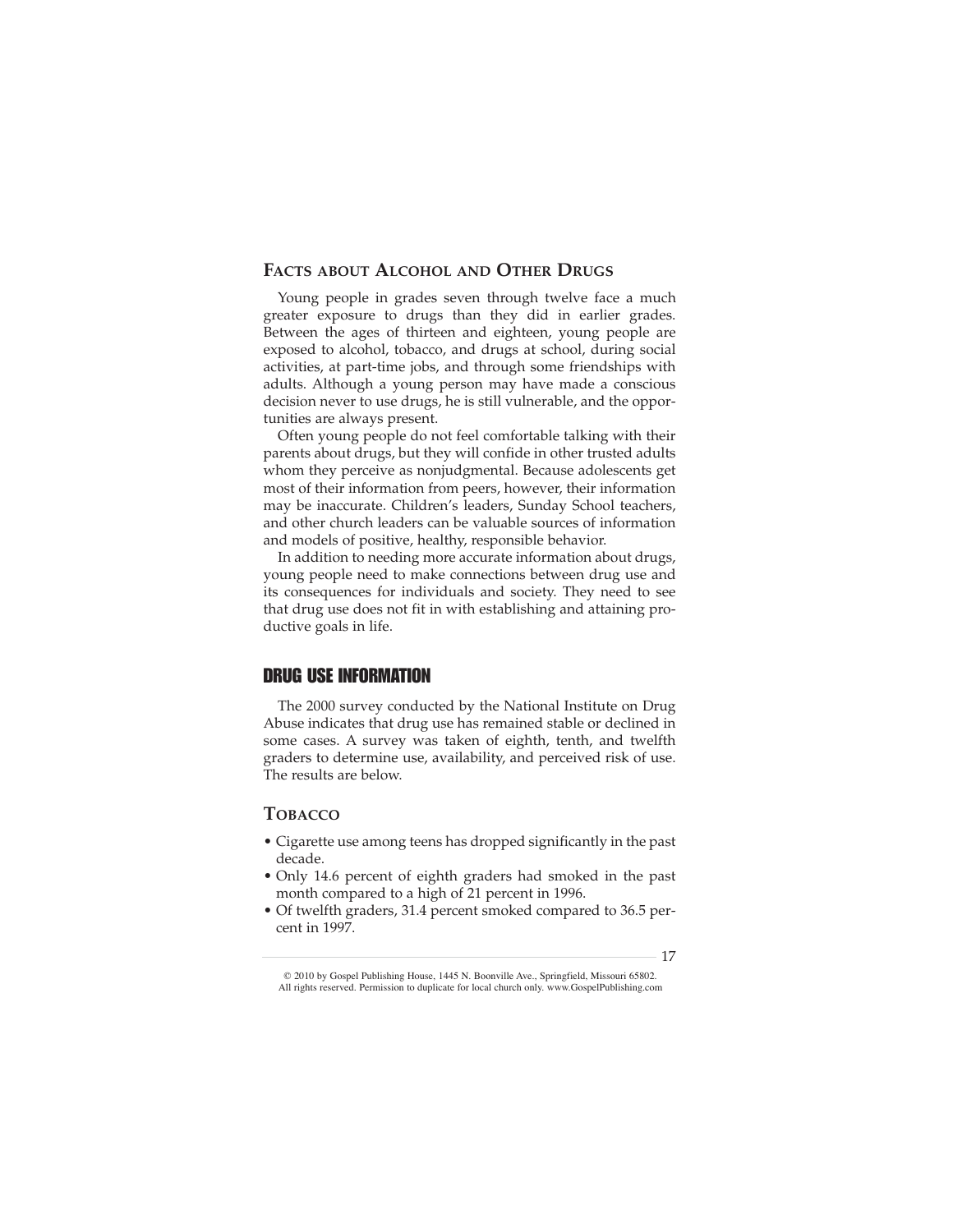• Smokeless tobacco has also decreased among teenagers. For example, 7.6 percent of twelfth graders indicated they had used smokeless tobacco during the past month compared to 12.2 percent in 1995. Eighth and tenth graders also showed a similar decline in the use of smokeless tobacco.

#### **ALCOHOL**

- Of tenth graders, 71.4 percent reported having tried alcohol; 51.7 percent of eighth graders had tried alcohol.
- Of tenth graders, 41 percent reported having had an alcoholic drink during the previous month.
- Of tenth graders, 1.8 percent indicated daily intake.
- Of twelfth graders, 80.3 percent have tried alcohol, a number that has remained steady for the past decade.
- During the previous month, 32.3 percent of twelfth graders, 23.5 percent of tenth graders, and 8.3 percent of eighth graders reported being drunk.

#### **MARIJUANA**

- Marijuana use has increased significantly in the past decade. Nearly 50 percent of twelfth graders have tried marijuana and 6 percent indicated they use it daily.
- Of tenth graders, 19.7 percent indicated they had used marijuana in the month previous to the survey and 40.3 percent said they had tried marijuana.
- The use among eighth graders has increased from 16.7 percent in 1994 to 20.3 percent in 2000.

## **COCAINE**

- Of tenth graders, 6.9 percent reported having tried cocaine.
- Of tenth graders, 4.4 percent reported having used cocaine during the previous month.
- The greatest increase in the use of cocaine is among twelfth graders: from 5.9 percent in 1994 to 8.6 percent in 2000.
- Of twelfth graders, 2.1 percent indicated a daily use.

## **INHALANTS**

- Those who reported having tried inhalants (glues, gases,
- 18

<sup>© 2010</sup> by Gospel Publishing House, 1445 N. Boonville Ave., Springfield, Missouri 65802. All rights reserved. Permission to duplicate for local church only. www.GospelPublishing.com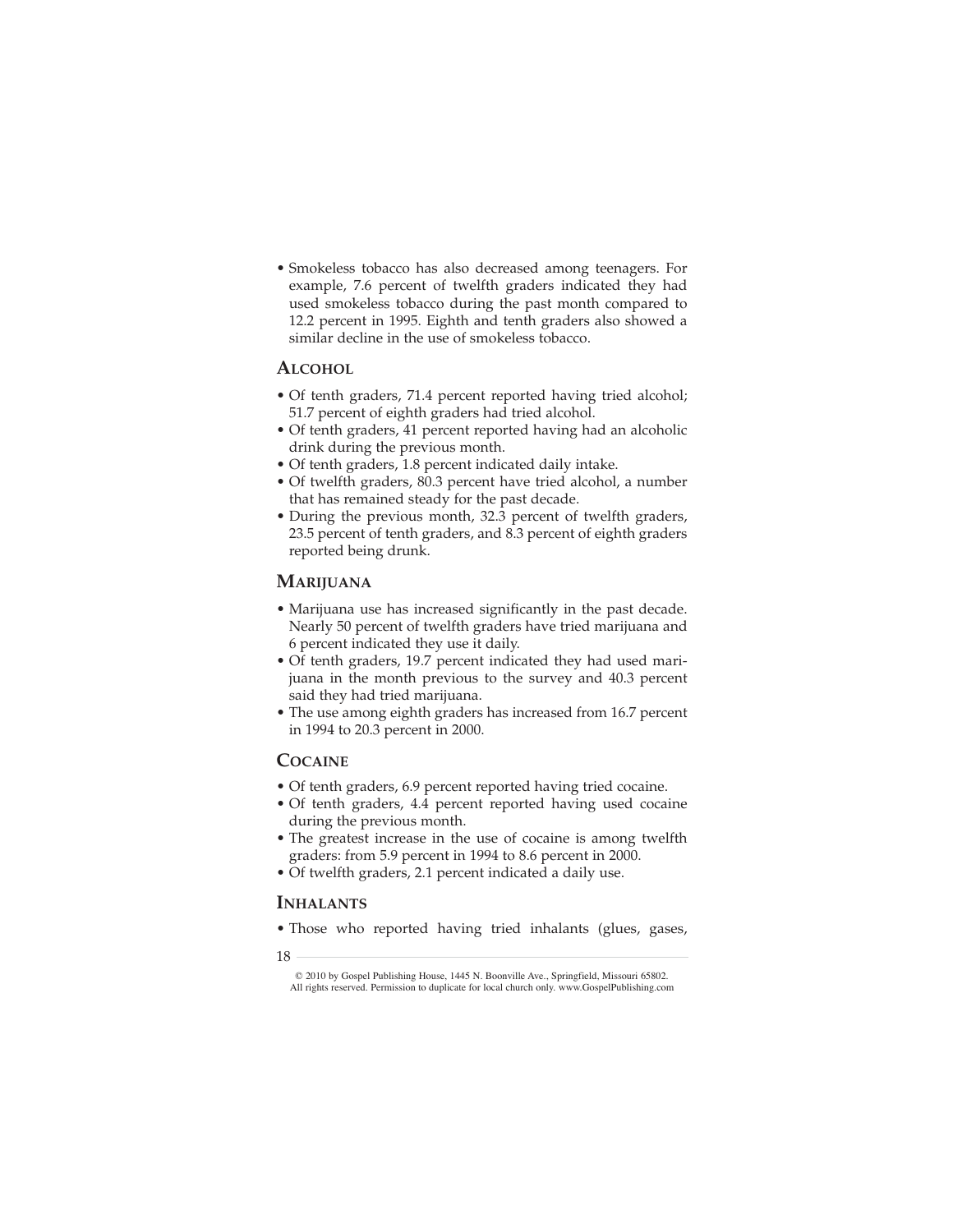sprays) were 17.9 percent of eighth graders and 16.6 percent of tenth graders.

• The greatest amount of abuse is committed by eighth graders. Some 4.5 percent indicated a daily use.

# **METHAMPHETAMINE**

- Those who indicated they had used methamphetamine in the past year were 4.3 percent of twelfth graders, 4 percent of tenth graders, and 2.5 percent of eighth graders.
- The danger of methamphetamine is its relative ease of production. Labs can be built and used in cars, even while traveling.
- The highest concentrations of labs are located in California and in Midwest states, such as Missouri.

# SIGNS OF DRUG USE

Changing patterns of performance, appearance, and behavior may signal the use of drugs. The items in the first category listed below, "Drugs and Drug Paraphernalia," are evidence of drug use. The items in the other categories may indicate drug use. Leaders should be alert to extreme changes in a child's behavior—forming a pattern associated with drug abuse. (Note: Many of these signs may also be exhibited by a child who is not using drugs but who may be having other problems at school or in the family.)

### **DRUGS AND DRUG PARAPHERNALIA**

- Possession of drug-related paraphernalia: pipes, rolling papers, small decongestant bottles, small butane torches
- Possession of drugs or evidence of drugs: peculiar plants, butts, seeds, or leaves in ashtrays or clothing pockets
- Odor of drugs, incense, or other cover-up scents

# **IDENTIFICATION WITH THE DRUG CULTURE**

- Drug-related magazines, slogans on clothing
- Conversation and jokes that are preoccupied with drugs
- Hostility in discussing drugs

<sup>© 2010</sup> by Gospel Publishing House, 1445 N. Boonville Ave., Springfield, Missouri 65802. All rights reserved. Permission to duplicate for local church only. www.GospelPublishing.com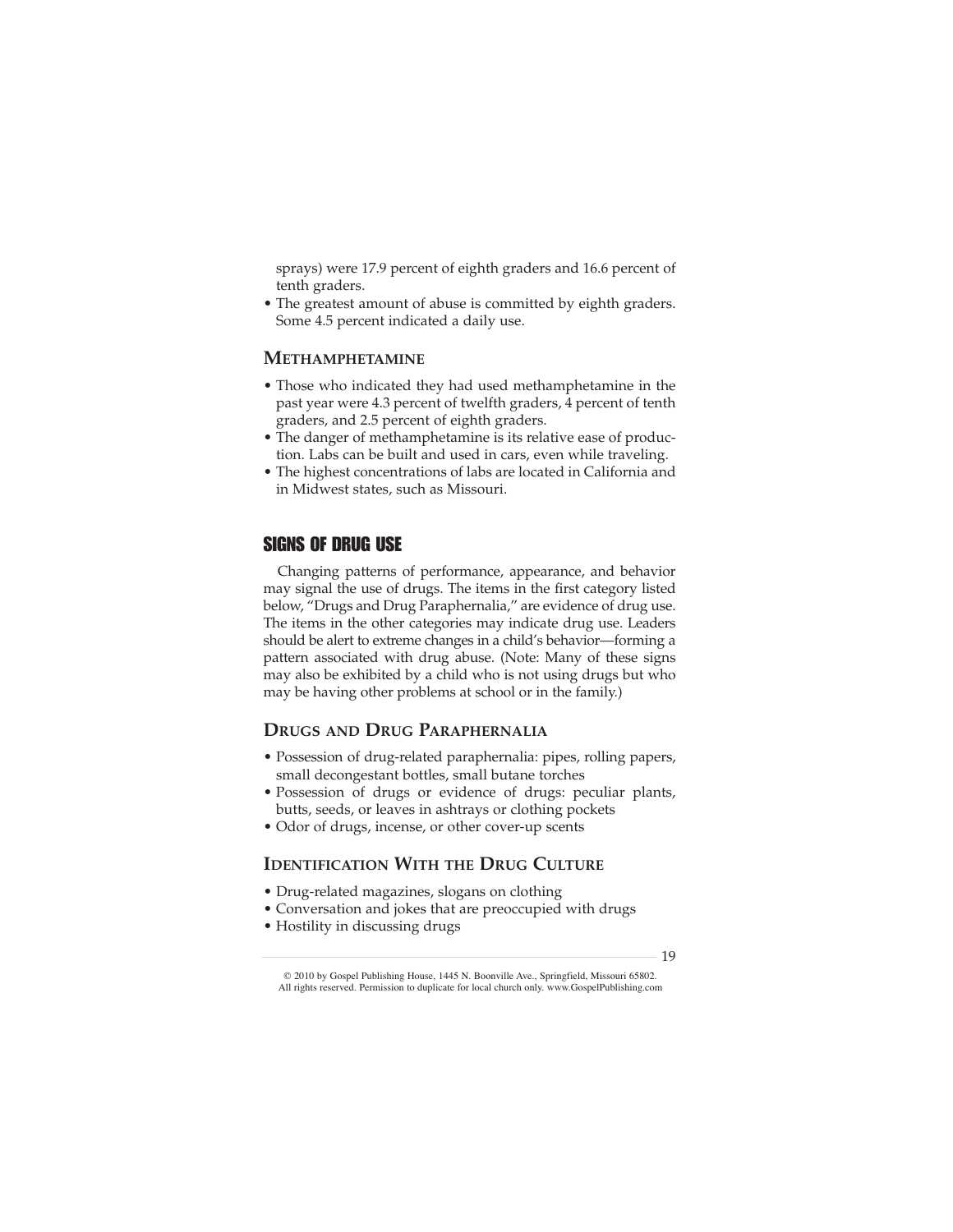## **SIGNS OF PHYSICAL DETERIORATION**

- Memory lapses, short attention span, difficulty in concentration
- Poor physical coordination, slurred or incoherent speech
- Unhealthy appearance, indifference to hygiene and grooming
- Bloodshot eyes, dilated pupils
- Lasting cough

# **DRAMATIC CHANGES IN SCHOOL PERFORMANCE**

- Distinct downward turn in the student's grades
- Increased absenteeism or tardiness
- Decreased interest in school
- Increased discipline problems and negative attitude

## **CHANGES IN BEHAVIOR**

- Chronic dishonesty (lying, stealing, cheating, trouble with police)
- Changes in friends, evasiveness in talking about new ones
- Possession of large amounts of money
- Increasing and inappropriate anger, irritability, secretiveness
- Reduced motivation, energy, self-discipline, and self-esteem
- Diminished interest in extracurricular activities and hobbies
- Association with drug-using friends
- Sudden mood changes
- Irritability and irresponsible behavior
- Withdrawal from the family

# RESOURCES FOR FACTS AND OTHER INFORMATION

Many of the facts offered here were found on the websites of the agencies listed in this section. Each year they update their facts and figures. Use of these websites is recommended because they are often accompanied by prevention methods, detection indicators, and other links to educational and research-based web sites.

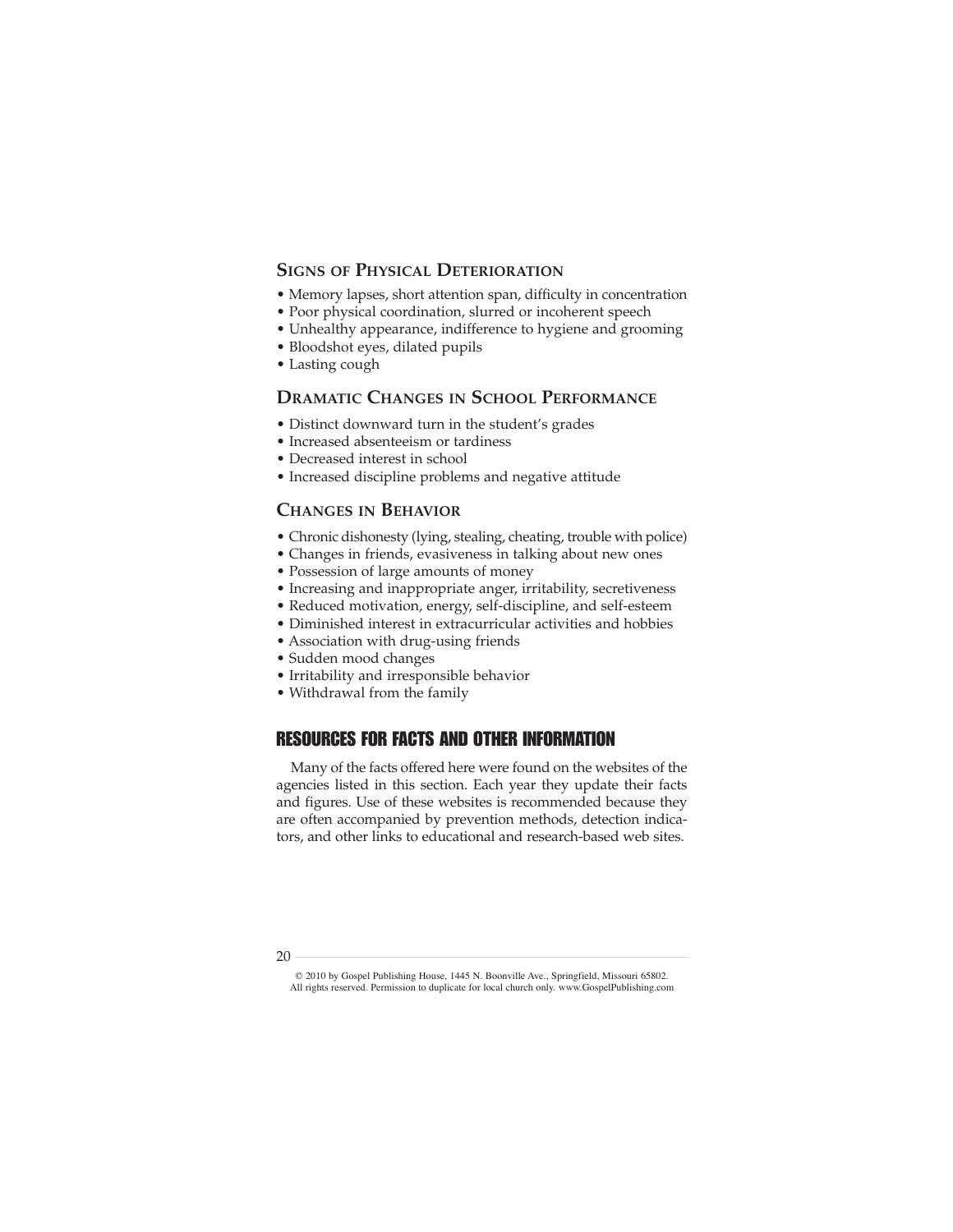# Section Two

**Instructions: Read and discuss this information with your child. Have him or her answer the quiz in section 3. Keep this booklet for future reference.**

# YOUTH PROTECTION

It is the responsibility of parents and adult leaders to provide a safe and caring place for you.

Below is information to help keep you safe wherever you are.

- Privacy: Adults or even children your age should never improperly touch you. Adults should ask to touch you if they wish to help you learn a new skill, for instance, when teaching you the proper stance for hitting a baseball.
- Feelings: Trust your feelings. If someone touches you and it makes you feel uncomfortable, tell that person to stop, even if you previously gave him or her permission to touch you.
- Activities: You will not be required to participate in high risk or dangerous activities without your permission or the permission of your parents.
- Secret organizations: Never allow anyone to make you join a secret organization.
- Attire: Always wear appropriate clothing, and never allow anyone to undress you.
- Discipline: Do not allow anyone to physically harm you or speak to you with anger. Say no to any inappropriate demands and requests.
- Hazing: Older children may ask you to pass a certain test to be in their group. This is *hazing*. Hazing will not be permitted at any function in this church.
- Housing: Never sleep in the same tent or cabin with older children, and never sleep alone with one adult, unless the adult is your parent or guardian.
- Showering/restrooms: Never shower or go into a restroom stall with an adult, other than your parent or guardian.

<sup>© 2010</sup> by Gospel Publishing House, 1445 N. Boonville Ave., Springfield, Missouri 65802. All rights reserved. Permission to duplicate for local church only. www.GospelPublishing.com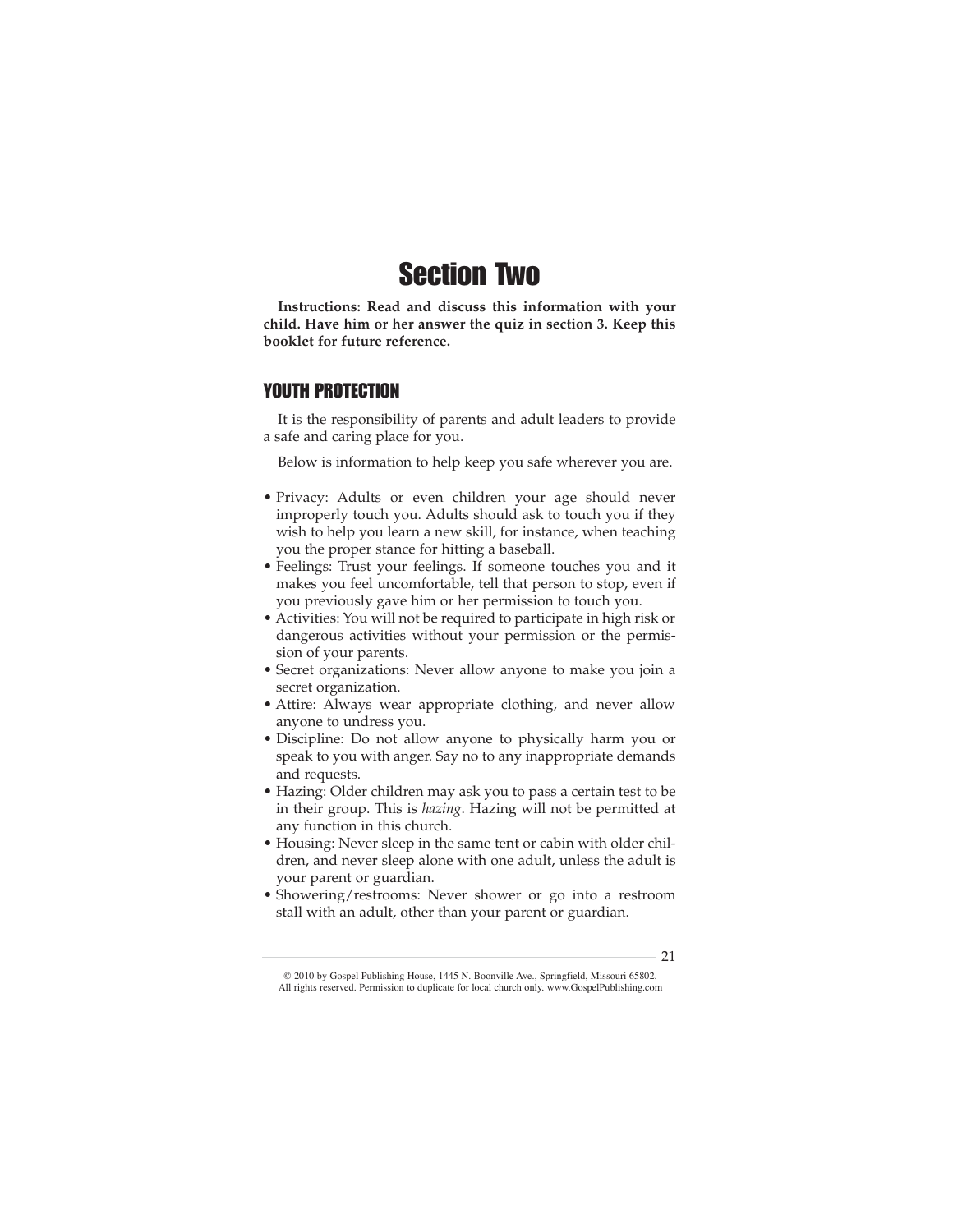- Information: Do not tell strangers information they do not need.
- Gifts: Do not accept gifts from adults you or your parents do not know.

# **WHEN YOU FEEL THREATENED**

- Be rude or unhelpful if necessary.
- Run, scream, and make a scene.
- Physically fight off any inappropriate touches or demands.
- Ask for help.

## **DEALING WITH ETHICAL ISSUES**

Everyone should learn to deal with ethical issues that may be caused by a certain situation or person. The following will suggest the proper way to deal with such issues (see also Matthew 18:15–17).

- 1. In most instances where an ethical problem occurs, you will need to talk with the person you feel offended you. (This is true in all instances except where abuse has occurred or is suspected. If abuse has occurred, the abused person must report it to the appropriate authority, which may be a parent, guardian, law enforcement officer, or a child abuse hot line.)
- 2. If the issue cannot be resolved through the initial contact, then you or your leader should contact the department head who will then attempt to resolve the situation.
- 3. If the department head cannot resolve the issue, then the pastor and church board will need to help.

This code of ethics or one adopted by the local church should be administered under their authority. However, if a violation occurs during an event sponsored by an affiliated organization, action taken by those organizations may be separate from those taken by the local church. The action taken may also restrict the offender from further activity in the event.

# **REPORTING CHILD ABUSE**

All states have laws that require reporting child abuse. If you or your parents need more information about child abuse, check with your state's department of human services, child welfare

<sup>© 2010</sup> by Gospel Publishing House, 1445 N. Boonville Ave., Springfield, Missouri 65802. All rights reserved. Permission to duplicate for local church only. www.GospelPublishing.com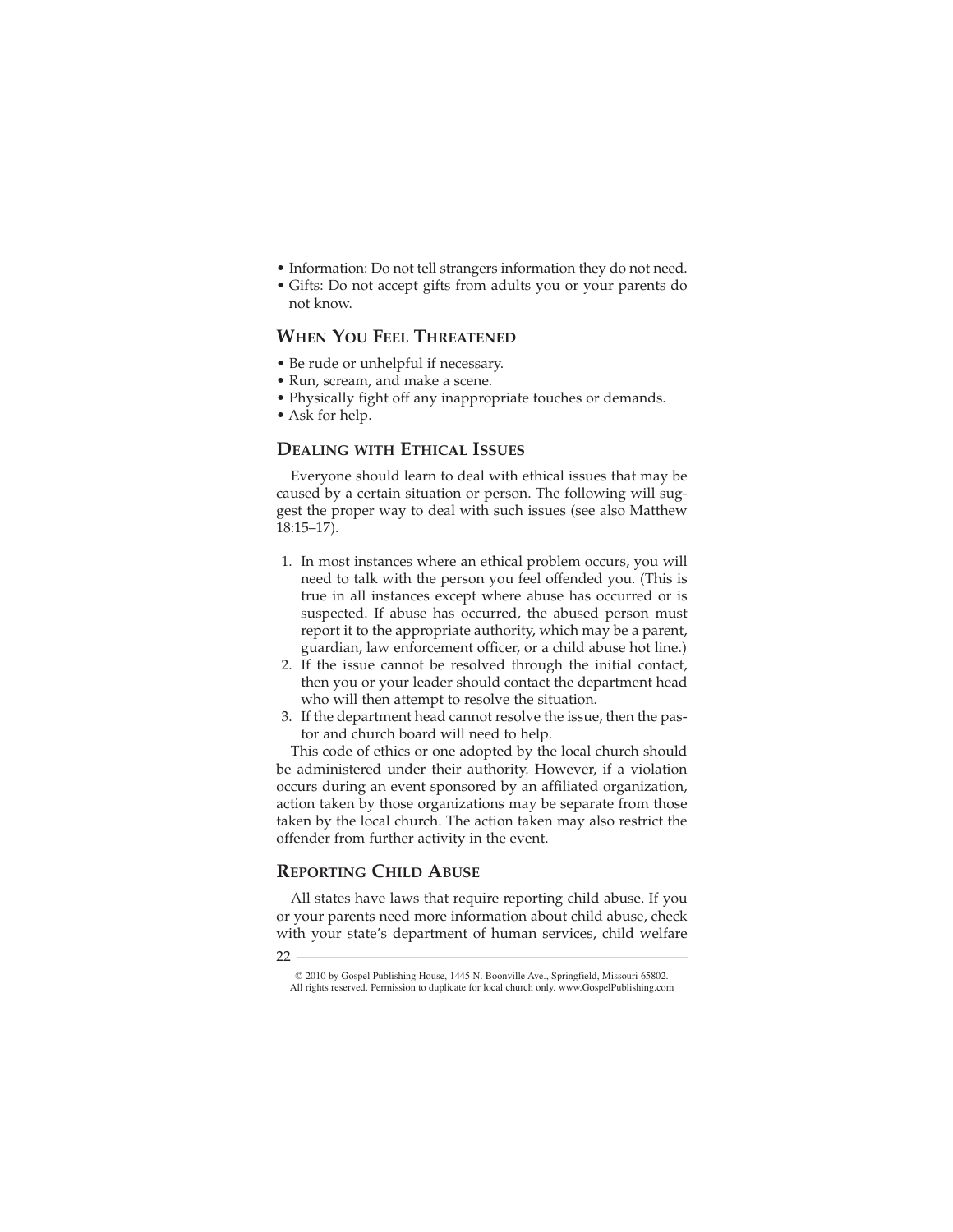office, or social services agency.

When you report any abuse, write down the date and time you called. Write down the name of the person you spoke to on the telephone. Tell who you are, the names of your parents or guardians, and the person you believe abused you. Give the person's name and address if possible. Your parents will be able to help you talk to the person answering your call about what happened.

#### *When to Report*

A report should be made to proper authorities (e.g., social services) when there is reasonable cause for believing a child or adolescent has been abused. A report of suspected abuse is only a request for an investigation. The child protection service workers will investigate the report. All states protect reporters of suspected abuse from legal liability, even if the report is false, as long as the reporter does not knowingly file a false report.

If you believe abuse has occurred after your first report has been made, make another report.

#### *What Happens to the Report*

A child protection worker will investigate the reported abuse. The investigation will result in one of the following conclusions:

- Abuse or neglect ruled out
- Uncertain findings
- Abuse or neglect confirmed

**Note: A report of suspected abuse is a responsible attempt to protect a child.**

#### **CHILD ABUSE PREVENTION**

Treatment for victims and their families is the key to stopping abuse once it has occurred.

Since child abuse is a community problem, prevention efforts must begin at the local level. Child abuse is a complex problem; therefore, a number of different approaches must be used.

Contact your state authorities on child abuse for information about the local programs offered in your community.

23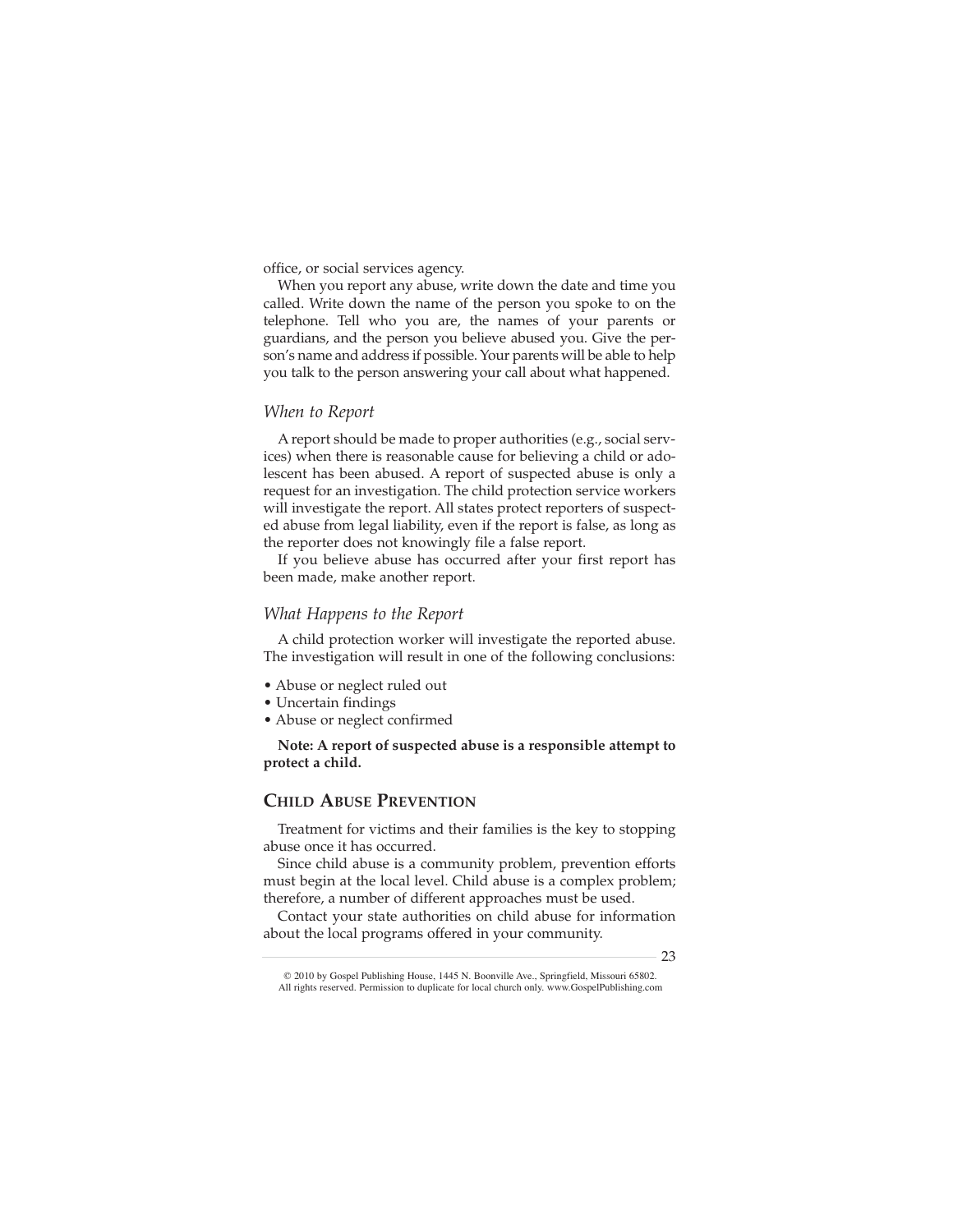#### **TALKING ABOUT ABUSE**

Sometimes you may not want to talk about what happened, but it is important to talk with your parents. This information is for your parents (or guardians), but it is important for you to know how they can help you. Parents, remember how difficult it is for children to talk about their abuse, especially if they think it will get them into trouble. Therefore, it is important for you to handle what they tell you with sensitivity.

In talking with a child about abuse, it would be helpful if you would do the following:

- Provide a private time and place to talk.
- Do not promise that you will not tell.
- Tell him you are required by law to report the abuse.
- Do not express shock.
- As guardian do not criticize the family.
- Reassure him that he has done the right thing by telling.
- Use his vocabulary to discuss body parts, without being vulgar or using inappropriate language.
- Tell him the abuse is not his fault and he is not to blame.
- Determine his immediate need for safety.
- Let him know what will happen when you report the abuse.
- Report the abuse to the proper authorities.

**Note: Many children are too young to tell about their abuse; they depend on you to notice and to report.**

# SUBSTANCE ABUSE PREVENTION

The problem of drug and alcohol abuse is an unfortunate part of the communities of our nation. Below, you and your parents will learn how you can resist the urge to do drugs.

- Have a strong and positive family. Parents need to be involved with their children and provide clear rules and information about the risks and dangers of drug and alcohol abuse.
- Children who succeed in school are far more likely to avoid experimenting with and becoming addicted to drugs or alcohol.
- 24

<sup>© 2010</sup> by Gospel Publishing House, 1445 N. Boonville Ave., Springfield, Missouri 65802. All rights reserved. Permission to duplicate for local church only. www.GospelPublishing.com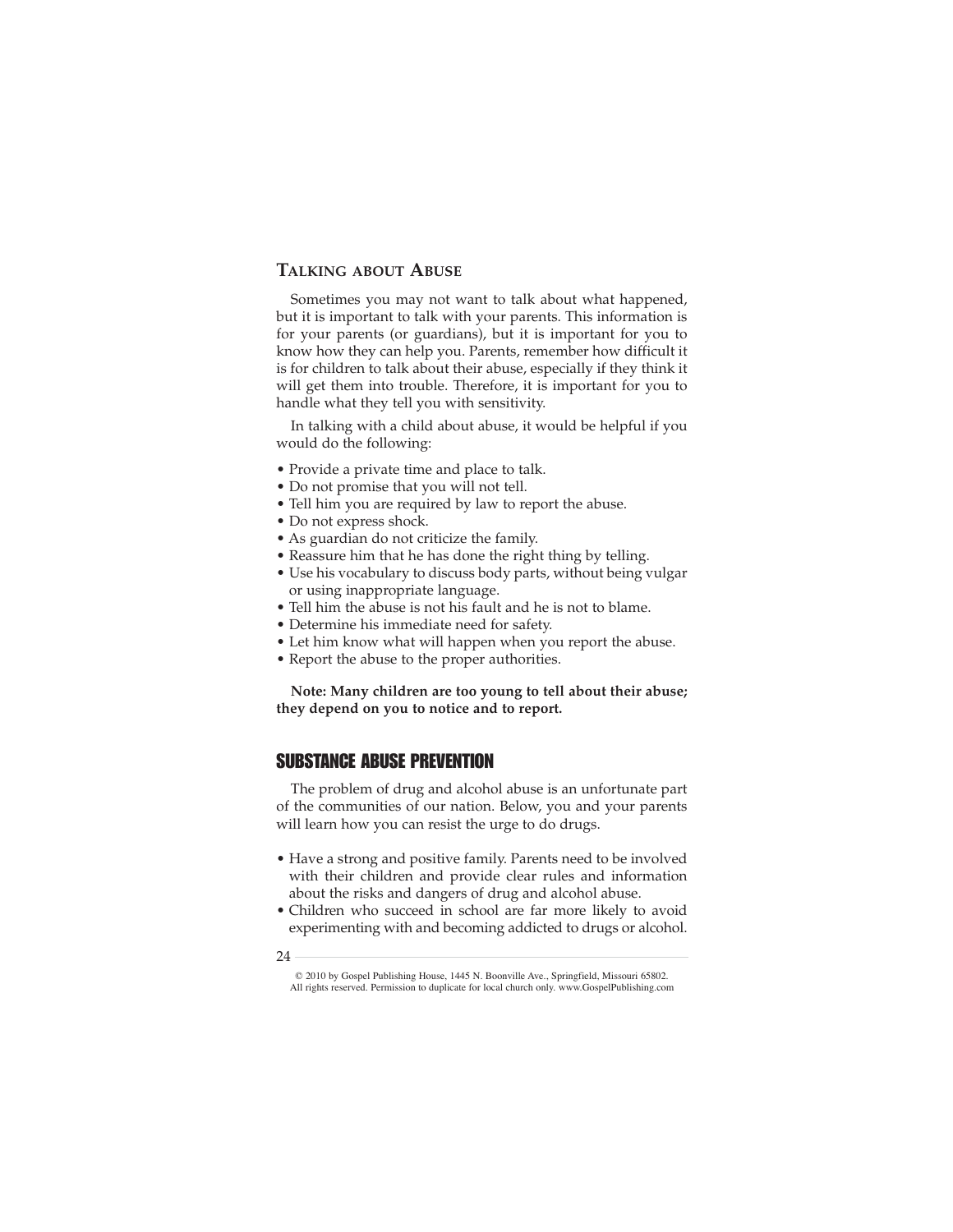- Children involved in church are at less risk of substance abuse.
- Some church programs will teach you skills for avoiding or resisting drugs when offered, for strengthening personal attitudes, and for becoming more assertive.

# **WHAT YOUNG PEOPLE SHOULD KNOW ABOUT DRUGS**

Below is a list of things you should know in order to avoid involvement with drugs. However, most children don't learn about substance abuse, drugs, from the right people. The best source of information is through law enforcement. D.A.R.E. (Drug Abuse Resistance Education) programs and other school and law enforcement sponsored programs can provide the most current and accurate information about substance abuse. Such programs will provide you with the information to

- Know how to identify alcohol, tobacco, marijuana, cocaine, inhalants, hallucinogens, and stimulants in various forms
- Understand that the long- and short-term effects of specific drugs include addiction and death
- Understand that experimenting with drugs is using drugs
- Know how drugs are pushed and how society fights the drugsupply problem
- Know that laws about the use, manufacture, and sale of drugs are designed to protect people
- Understand addiction and know how it affects individuals and their families
- Know that tobacco in any form is unhealthy
- Understand how steroids can damage the body and mind
- Know how and why the effects of drugs vary from person to person, especially immediately after use
- Know how drugs affect different parts of the body—especially the circulatory, respiratory, nervous, and reproductive systems—and why drugs are dangerous for growing bodies and developing minds
- Know how drug use is related to certain diseases and disabilities, such as AIDS, learning disorders, physical impairments, birth defects, as well as heart, lung, and liver disease

25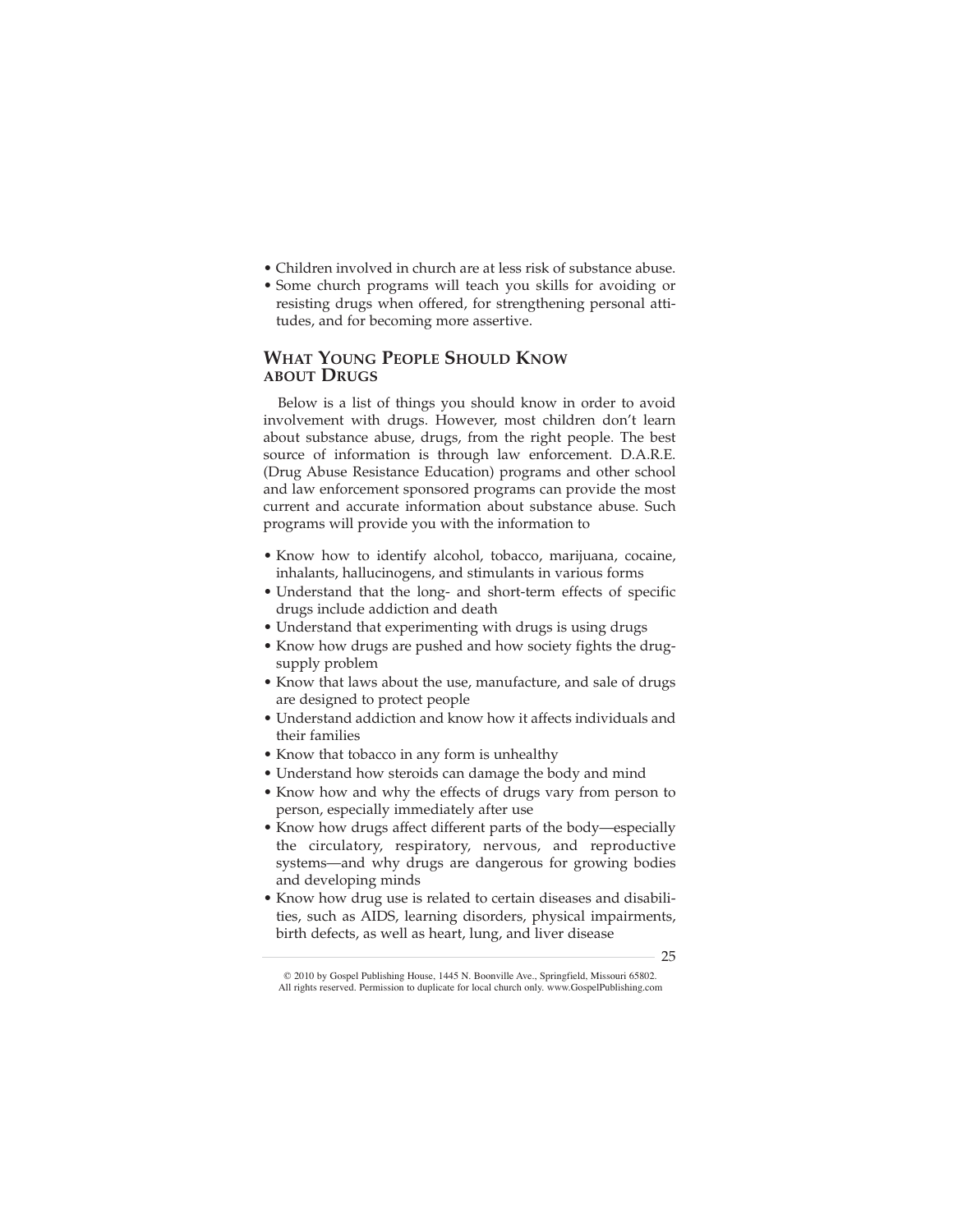- Understand that taking a combination of drugs, whether illegal or prescription, can be fatal
- Know that drug use can undermine opportunities for personal growth and professional success

# **DRUG PREVENTION EDUCATION**

- You and your parents should have open and frank discussions about drugs and drug use.
- Learn life skills, such as problem solving, handling stress, maintaining healthy friendships, and communicating with a number of adults.
- Do not glamorize drug use by accepting the drug-using behavior of celebrities, such as singers, actors, and athletes.
- Realize that most people, including the majority of teenagers, do not use drugs.
- Learn to be responsible for your own life and decisions.
- Become self-confident.
- Get involved in other activities—such as camping, sports, and music—as a way to deal with stress.
- Develop worthwhile life goals, such as continuing your education and developing work skills that will enable a legal source of income.

# **SPECIFIC DRUGS AND THEIR EFFECTS**

#### *Tobacco*

A fourth of all people in the United States smoke. In our society, smoking a tobacco product is the chief avoidable cause of death. In other words, a person can avoid dying due to tobacco use just by not using tobacco. Smokers are more likely than nonsmokers to develop heart disease. In fact, every year about 22 percent of all deaths—over 400,000 deaths—stem from smoking-related diseases. Lung, larynx, esophageal, bladder, pancreatic, and kidney cancers also strike smokers at higher rates than nonsmokers; for example, 87 percent of lung cancer deaths are linked to smoking. Chronic obstructive lung diseases, such as emphysema and chronic bronchitis, are ten times more likely to occur among smokers than nonsmokers. However, those who

<sup>© 2010</sup> by Gospel Publishing House, 1445 N. Boonville Ave., Springfield, Missouri 65802. All rights reserved. Permission to duplicate for local church only. www.GospelPublishing.com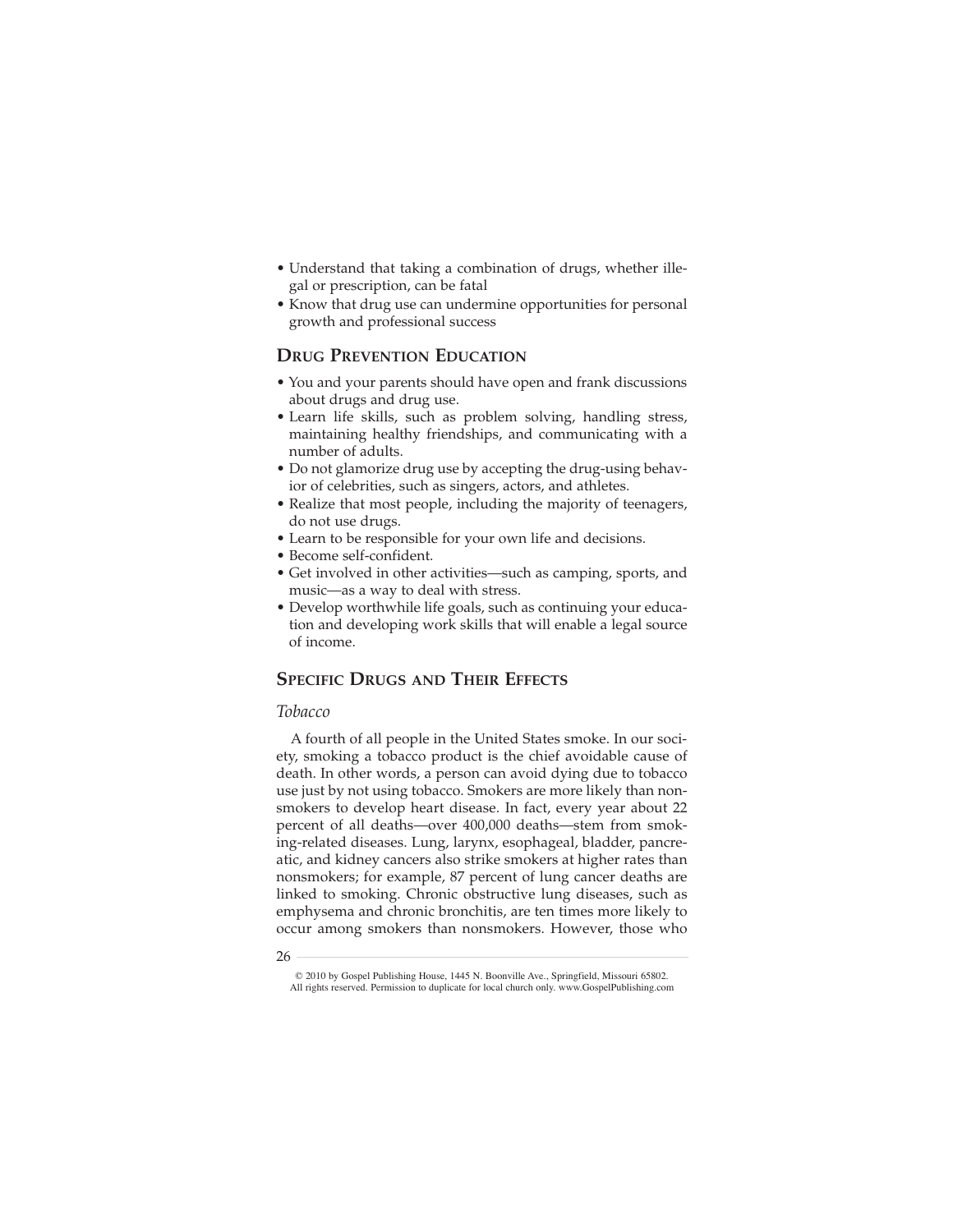quit can cut their risk of heart disease in half.

Cigarette smoke contains some four thousand chemicals, fortythree of which are known to cause cancer. Other toxins and irritants in smoke can irritate the eyes, nose, and throat. Another component, carbon monoxide, combines with hemoglobin in the blood stream to form carboxyhemoglobin; this substance interferes with the body's ability to get and use oxygen. But perhaps the most dangerous ingredient in tobacco smoke is nicotine. First, it is involved in the onset of heart attacks and cancer. Its most lethal role is reinforcing and strengthening the desire to smoke. Nicotine is highly addictive; that is why people find it very difficult to stop smoking.

The effects of smoking are harmful—no question. Nevertheless, simply quitting can reverse much of the damage.

#### *Alcohol*

Drinking alcohol causes many changes in a person's behavior. Even a small amount affects the ability to make proper judgments and to safely operate anything mechanical, including bicycles and cars; drinking makes accidents more likely. Alcohol can also put people in a fighting mood, leading to physical abuse. Drinking large amounts of alcohol can affect a person's ability to learn and remember information. It can also kill you. Taking drugs with alcohol can also kill.

Repeated use of alcohol can lead to dependence. Alcoholics who suddenly quit drinking alcohol experience withdrawal symptoms, including severe anxiety, tremors, hallucinations, convulsions, and possibly death. Drinking large quantities of alcohol on a long-term basis can permanently damage organs, such as the brain and the liver. This is particularly true when the drinker does not have a healthy diet.

### *Anabolic Steroids*

Anabolic steroids are a group of powerful compounds closely related to the male hormone testosterone. Developed in the 1930s, steroids are seldom prescribed today. Acceptable medical uses are limited, but steroids can help certain kinds of anemia,

<sup>27</sup>

<sup>© 2010</sup> by Gospel Publishing House, 1445 N. Boonville Ave., Springfield, Missouri 65802. All rights reserved. Permission to duplicate for local church only. www.GospelPublishing.com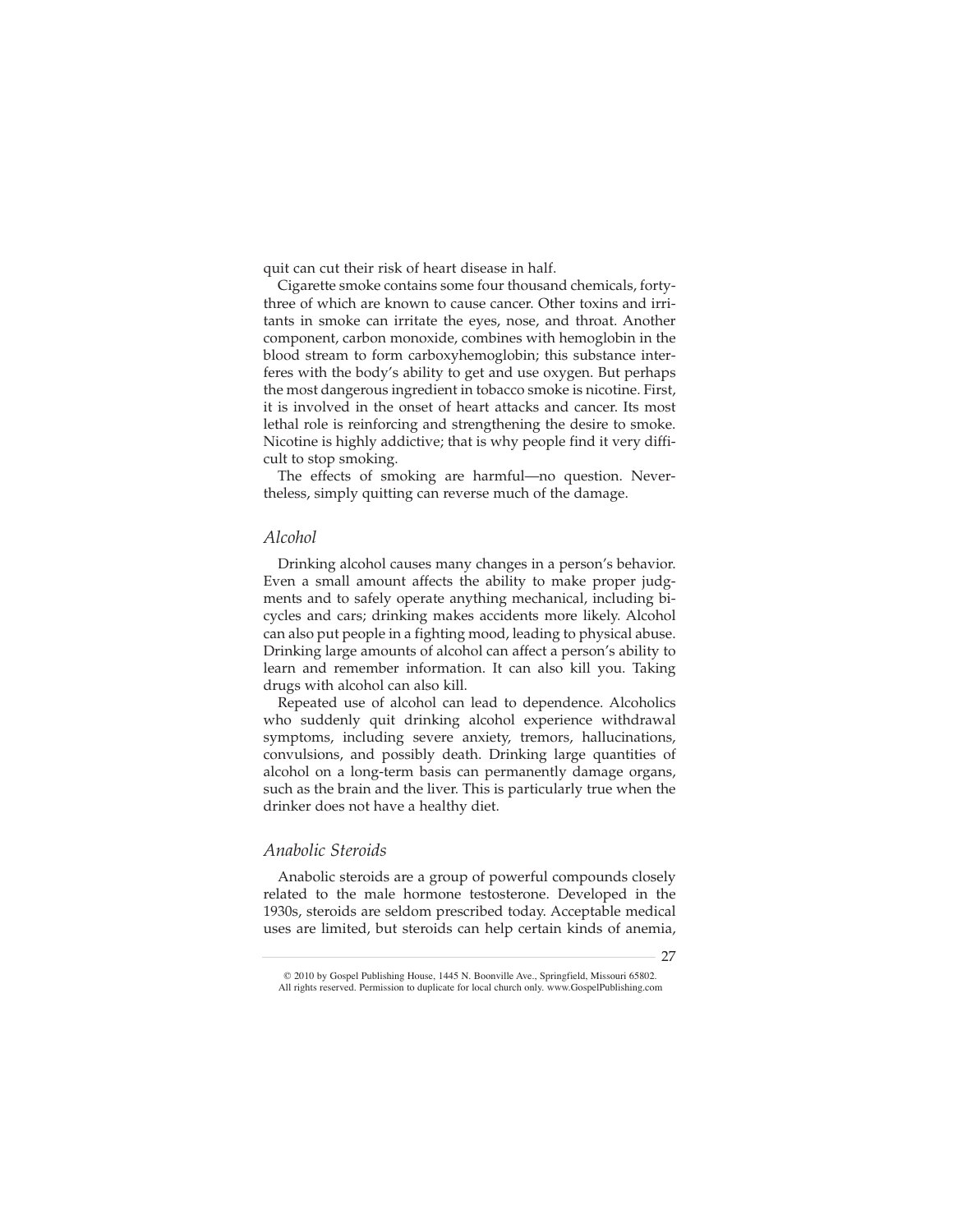severe burns, asthma, and some types of breast cancer.

Along with a program of muscle-building exercise and diet, steroids may contribute to one's weight and strength. Because of this, athletes in a variety of sports have used steroids since the 1950s. Besides athletes, increasing numbers of young people are trying to accelerate their physical development with steroids.

However, steroid users subject themselves to more than seventy side effects, ranging from liver cancer to psychological reactions. The liver and the cardiovascular and reproductive systems are seriously affected by steroid use. In males, use can cause withered testicles, sterility, and impotence. In females, irreversible masculine traits can develop along with breast reduction and sterility. Psychological effects in both sexes include depression and very aggressive behavior, termed "roid rage." While some side effects show up quickly, others, such as heart attacks and strokes, may not show up for years.

Signs of steroid use include the following:

- Quick weight and muscle gains (if steroids are being used in conjunction with a weight-training program)
- Behavioral changes, particularly increased aggressiveness
- Jaundice
- Purple or red spots on the body
- Swelling of the feet or lower legs
- Trembling
- Unexplained darkening of the skin
- Persistent unpleasant breath odor

Steroids are produced in a couple of different forms: as a tablet (or capsule) to be taken by mouth and as a liquid to be injected into the muscle.

# COMPUTER AND INTERNET CONCERNS

Another great area of concern for your future is the risk you might face while on the Internet. Talk with your parents about whom you may speak to as well as what is appropriate and inappropriate for you to look at. You have learned to avoid unwanted touches or abuse from others; likewise, you need to be careful

<sup>28</sup>

<sup>© 2010</sup> by Gospel Publishing House, 1445 N. Boonville Ave., Springfield, Missouri 65802. All rights reserved. Permission to duplicate for local church only. www.GospelPublishing.com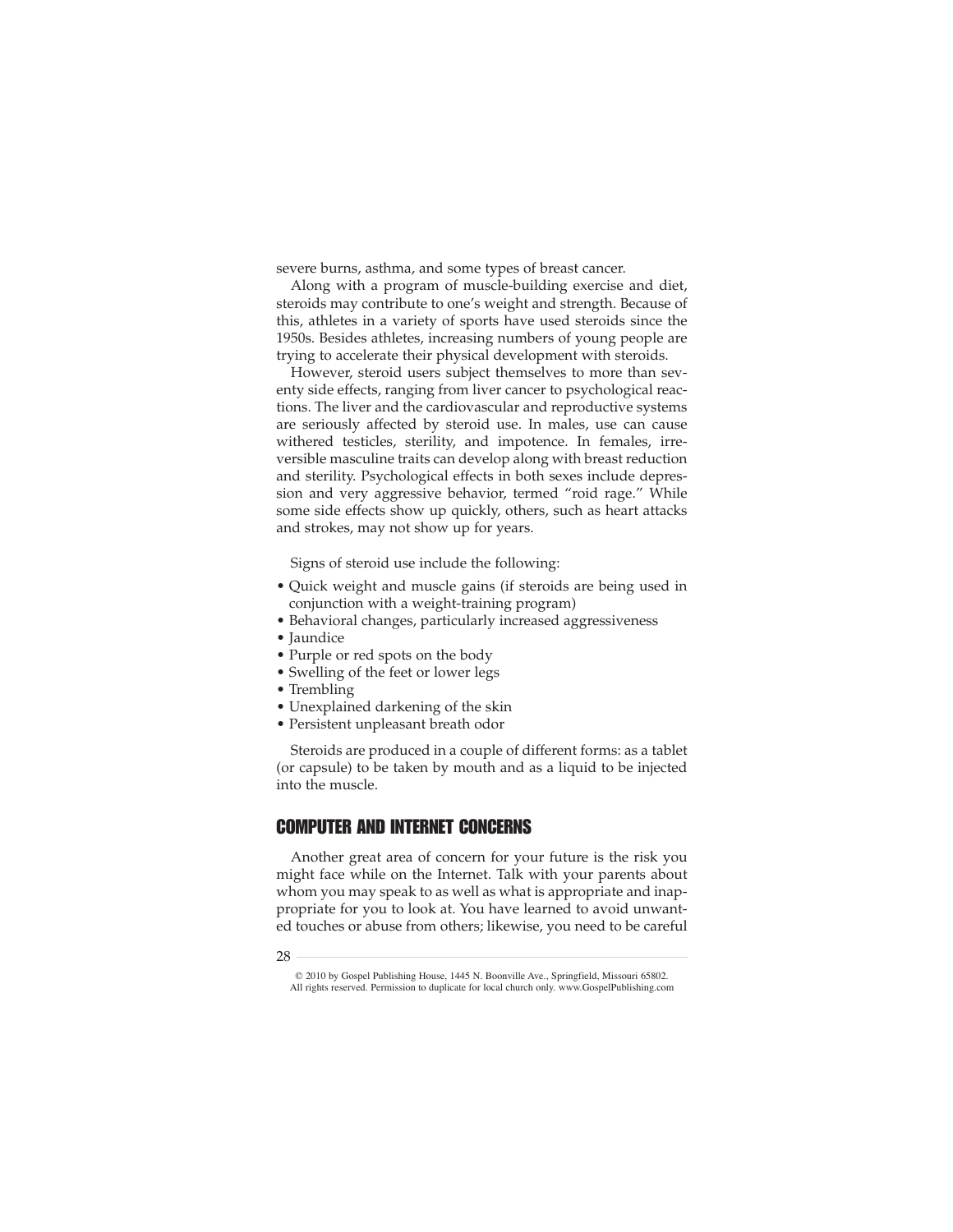what you say to people or what information you give out while online or in a chat room.

Always discuss with your parents conversations or questions you have while on the computer. They will help you to make wise decisions about whom to talk to and what to say. Never, never give personal information to someone on the Internet or agree to meet.

# Section Three

Read and answer the following questions. *You will need to write down the answers given by your child if he is too young to do so. If he does not understand or fails to give the correct answer, review that information with him.*

- 1. You give an adult permission to help you practice your baseball swing. However, the way he is touching you makes you feel uncomfortable. What should you do?
- 2. A friend asks you to join a secret club. What should you do?
- 3. A stranger asks where you live. What should you do?
- 4. Write down one thing you can do if you feel threatened.
- 5. If you believe that someone has abused you, what should you do?
- 6. You tell your mom or dad that you believe someone has abused you. They tell you they will report it to the appropriate authorities. Is this correct? Circle YES or NO.
- 7. Someone offers you something that looks like it might be a drug. What should you do?
- 8. A friend says that he can get some steroids to help make your body bigger and stronger. What should you do?

You will need to keep this book at home. You may need it later.

<sup>© 2010</sup> by Gospel Publishing House, 1445 N. Boonville Ave., Springfield, Missouri 65802. All rights reserved. Permission to duplicate for local church only. www.GospelPublishing.com